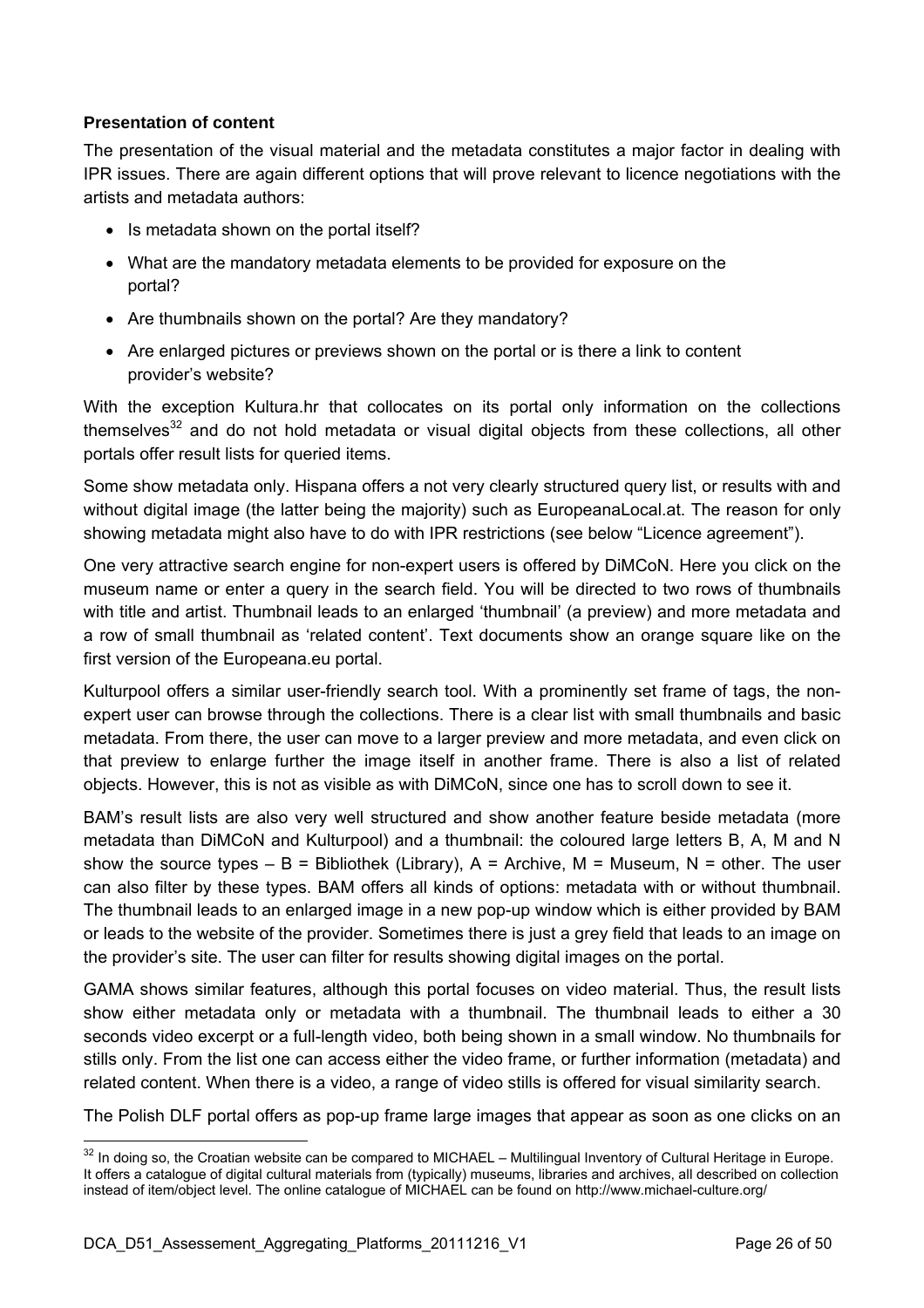item in the result list. Behind this frame a new tab with the original context of the provider website is opened.

Dlib.si also shows: well structured result lists with a thumbnail; basic information; and several buttons for further functionalities, like playing, viewing, link to the remote source, further information, social networks, print, and email. Moving with the cursor over the thumbnail gives a preview and leads to further metadata if you click on the thumbnail. Where possible sound and video can be activated.

The Letonica search leads from the thumbnails of the collections to a description of the collection and a link to "show all digitised objects" which directs to rows of thumbnails with minimal metadata. These thumbnails lead to a preview image with more metadata. It is very user-friendly for nonexpert users who have no determined search objective. However, the whole search functionality and query results exist in Latvian only.

#### **Search functionalities**

Some portals present themselves as a search tool and place the search functions prominently on their page. The Polish DLF portal has taken the most radical approach: its homepage shows a search field in the centre of the page as its major feature. Their browse feature, however, shows their clear focus on scanned documents. Hispana gives a similar importance to the search field: beneath the aggregator logo in the centre of the homepage, a search field is present.

Some homepages follow closely the style and functionality of the search engine of Europeana.eu with tabs for different categories. This is obviously the case for EuropeanaLocal AT, but also for Dlib.si where the layout of the search with tabs gives a clear structure and also helps to browse.

Less prominent, but still well placed and easily detectable search engines can be found with, e.g., Kulturpool, DiMCoN, GAMA, and BAM. All homepages are heavy with text (e.g., portal description, and news sections), but the search field, with an option for extended search, is placed centrally above or to one side of the texts. Then, there are offers for browsing, such as 'latest entries', tags or examples. Their results all show well compiled and laid-out lists with easy navigation structures, thumbnails and further functions.

The search function on Letonica is not strongly advertised. In fact the site seems not to offer itself a search tool. One clicks on 'collections' that are represented with thumbnails, from there the user accesses the respective collection (mostly departments of the National Latvian Library) and their different search engines. Some of these collections and departments do not offer a search function at all. The portal has a main search function that searches the whole site, not specifically the digitised content.

The Kultura.hr portal explains the use of the subcategories or keywords, like 'time period' or 'theme' of the collection. A search field is not prominently placed on the homepage. One is more tempted to click on the subcategories and go from there. The special characteristic of this website is that the user does not search the content of collections, but the general information about the collections themselves. For instance, the user is looking for collections of maps. The result list is clearly structured with a thumbnail and basic information, then a link to further information about the collection or collecting institution. To view the items of a collection, another link opens a window/tab to the collection's own website. From there it depends on what the collection offers in terms of search and online presentation.

Search on EuropeanaLocal AT is not prominently advertised. However once the search engine is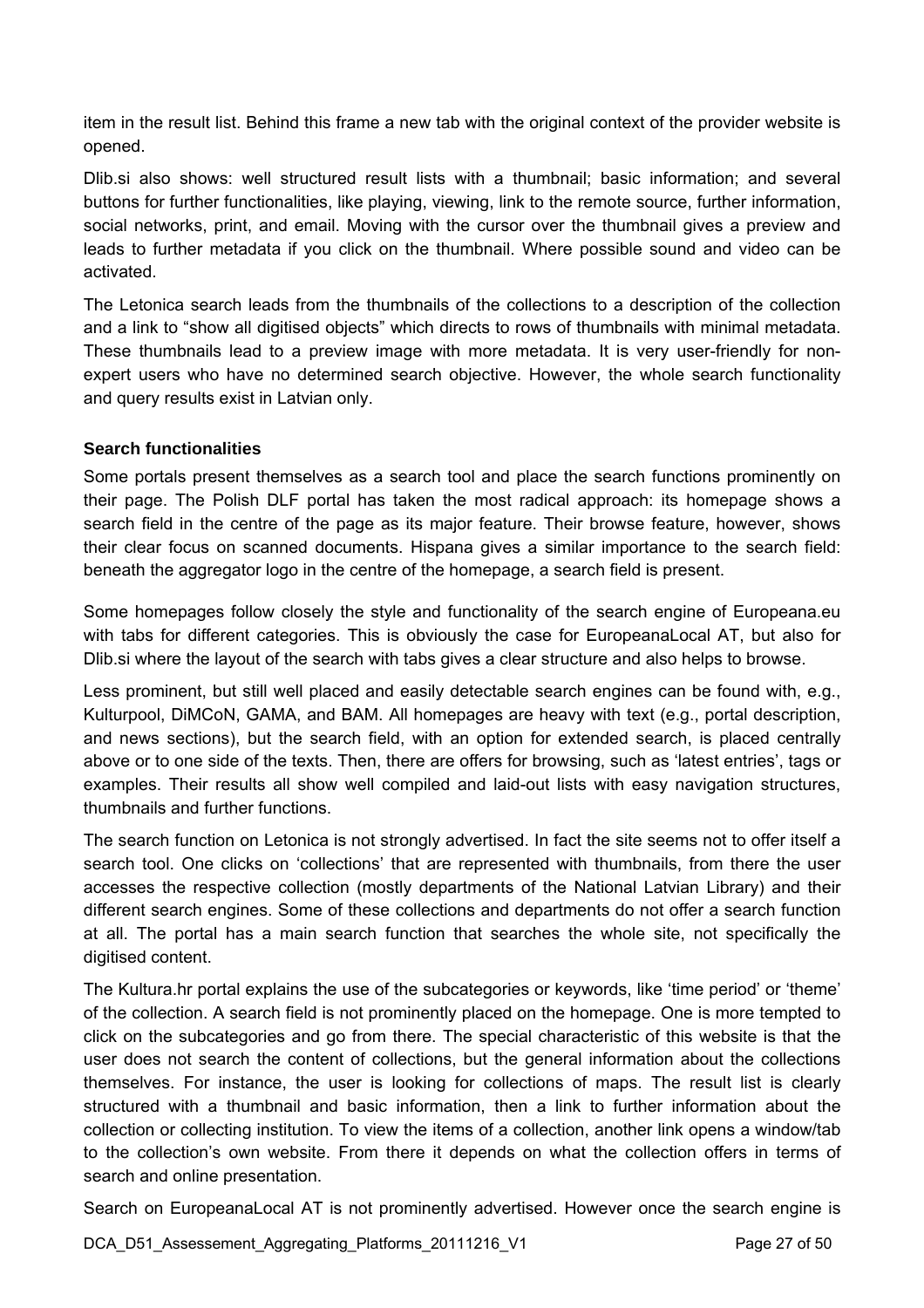activated, it gives simple and advanced search, search by collection and browsing facilities.

#### **English or multilingual versions**

Another aspect in the context of a European project is of course the question of European international visibility. Since English is considered as the international language 'par excellence', this implies at least a representation and search of the platform in English. The amount of explanatory texts and further information in English varies considerably from platform to platform. Naturally a European thematic platform such as GAMA addresses its users in English, and most metadata exist in English and the native language of the respective archive.

A few portals are well equipped with English translation of both the general texts and the metadata, thus allowing for a search in English: Kultura.hr, Hispana and Kulturpool.

Others have only translated chosen text parts, but not the metadata. Hence no search in English is available: BAM, DLF and Dlib.si. The German and Austrian EuropeanaLocal sites have no translation at all and DiMCoN has not yet a translation which might be explained through the fact that they have very recently been established, namely in 2010.

Hispana offers in addition to Spanish and English a range of regional languages spoken in Spain (Catalan, Basque, Galician, Valencian). The BAM portal offers texts in French and Italian as well as the German and English versions. Within the Polish DLF many collections offer the choice of metadata in German and English in addition to Polish.

#### **Accessibility and other features**

Although accessibility<sup>33</sup> for visually impaired people and other people with disabilities may not be of primary concern to many institutions yet, it might prove an important feature in the near future with currently a growing number of initiatives calling for ensuring that visually and auditory impaired users can use the portals.

Of all portals only the following offer visual accessibility features: GAMA, DLF and Hispana.

Other features and services that can be found on most portals are links to, e.g., Facebook and Twitter, bookmarking, tags, and RSS. Some offer customised services like smartworks, tagging, blogs, user profile (Kulturpool), search history and basket/bookshelf (Kulturpool, BAM, Dlib.si), guided tours (GAMA).



 $\overline{a}$  $33$  See Web Content Accessibility Guidelines (WCAG) 2.0 of the Web Accessibility Initiative WAI and their recommendations W3C, availabe on http://www.w3.org/TR/WCAG20/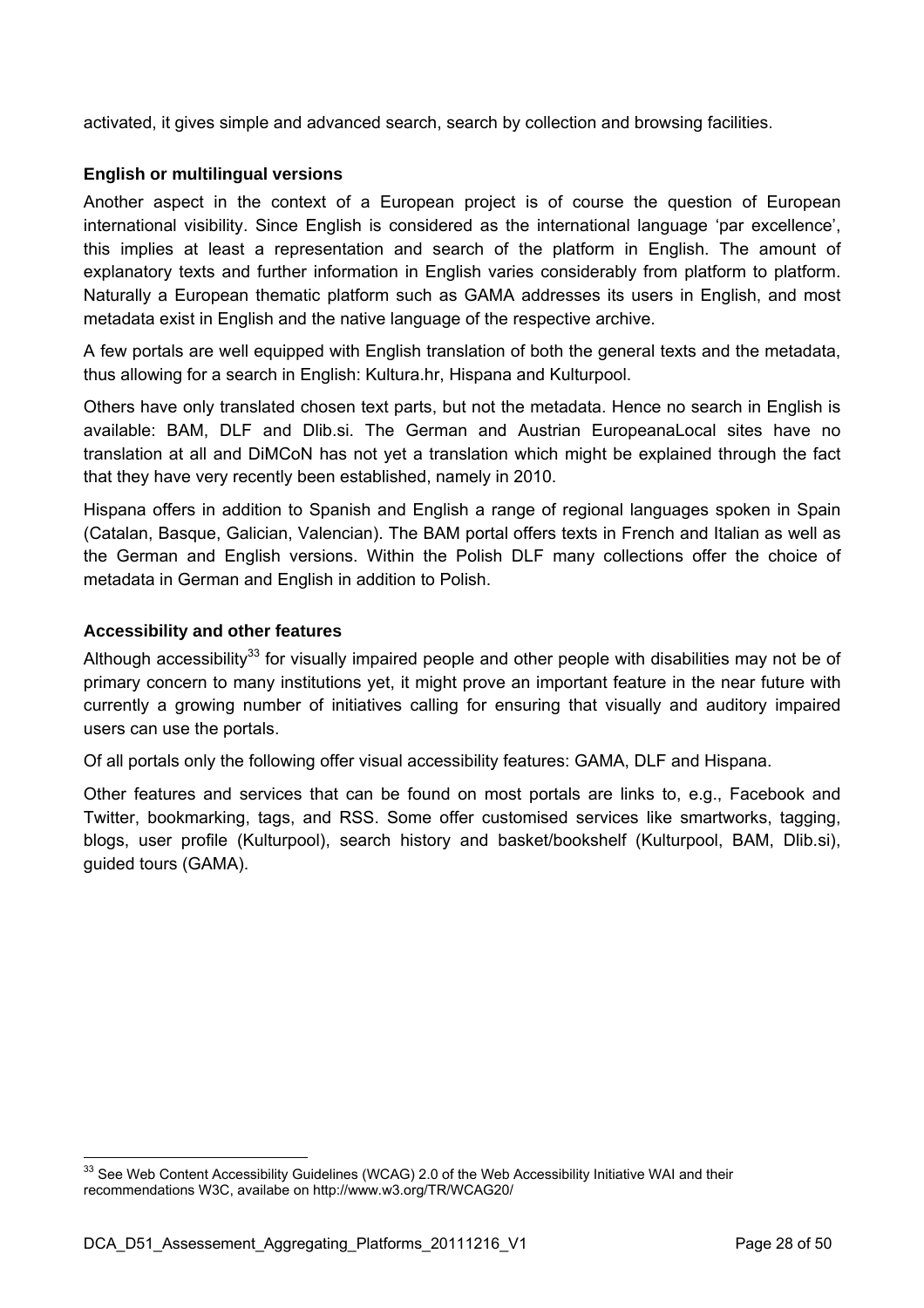### Table 3: Overview of aggregator options per DCA content provider<sup>34</sup>

| Aggregator<br><b>Partner</b>      | <b>BAM</b><br>Europeana<br>Local (DE) | <b>GAMA</b>  | Europeana<br>Local (AT)<br>Kulturpool | Kultura.hr         | Dlib.si                   | <b>DiMCoN</b>      | Hispana      | Letonica     | <b>DLF</b>         | Libver             | Linked<br>Heritage<br><b>NTUA</b><br>aggregator |
|-----------------------------------|---------------------------------------|--------------|---------------------------------------|--------------------|---------------------------|--------------------|--------------|--------------|--------------------|--------------------|-------------------------------------------------|
| Listasafn / RAM                   |                                       |              |                                       |                    |                           |                    |              |              |                    |                    | $\pmb{\mathsf{X}}$                              |
| <b>MMSU</b>                       |                                       |              |                                       | $\pmb{\mathsf{x}}$ |                           |                    |              |              |                    |                    | $\pmb{\chi}$                                    |
| HfG                               | $\pmb{\chi}$                          |              |                                       |                    |                           |                    |              |              |                    |                    | $\pmb{\chi}$                                    |
| EMAF/transmediale                 | $\mathsf{x}$                          | $\pmb{\chi}$ |                                       |                    |                           |                    |              |              |                    |                    | $\pmb{\chi}$                                    |
| MG                                |                                       |              |                                       |                    | $\boldsymbol{\mathsf{x}}$ |                    |              |              |                    |                    | $\pmb{\mathsf{X}}$                              |
| MMCA / Frissiras/<br><b>EPMAS</b> |                                       |              |                                       |                    |                           |                    |              |              |                    | $\pmb{\mathsf{X}}$ | $\pmb{\chi}$                                    |
| <b>NIMK</b>                       |                                       | $\pmb{\chi}$ |                                       |                    |                           | $\pmb{\mathsf{X}}$ |              |              |                    |                    | $\pmb{\mathsf{X}}$                              |
| <b>WRO</b>                        |                                       | $\pmb{\chi}$ |                                       |                    |                           |                    |              |              | $\pmb{\mathsf{X}}$ |                    | $\pmb{\chi}$                                    |
| <b>MBVB</b>                       |                                       |              |                                       |                    |                           | $\pmb{\chi}$       |              |              |                    |                    | $\pmb{\mathsf{X}}$                              |
| MRBAB / MAC/<br>Mu.ZEE            |                                       |              |                                       |                    |                           |                    |              |              |                    | $\pmb{\mathsf{X}}$ | $\pmb{\chi}$                                    |
| Serralves                         |                                       |              |                                       |                    |                           |                    |              |              |                    |                    | $\pmb{\chi}$                                    |
| argos                             |                                       | $\pmb{\chi}$ |                                       |                    |                           |                    |              |              |                    |                    | $\pmb{\chi}$                                    |
| $_{\mathsf{LCCA}}$                |                                       |              |                                       |                    |                           |                    |              | $\pmb{\chi}$ |                    |                    | $\pmb{\chi}$                                    |
| FTapies                           |                                       |              |                                       |                    |                           |                    | $\pmb{\chi}$ |              |                    |                    | $\pmb{\chi}$                                    |
| AE                                |                                       | $\pmb{\chi}$ | $\pmb{\chi}$                          |                    |                           |                    |              | $\pmb{\chi}$ |                    |                    | $\pmb{\chi}$                                    |

<sup>&</sup>lt;sup>34</sup> Please check Table 1: Overview of categories of assessed aggregators in this deliverable for more information about the characteristics of the aggregators listed in this Table 3.

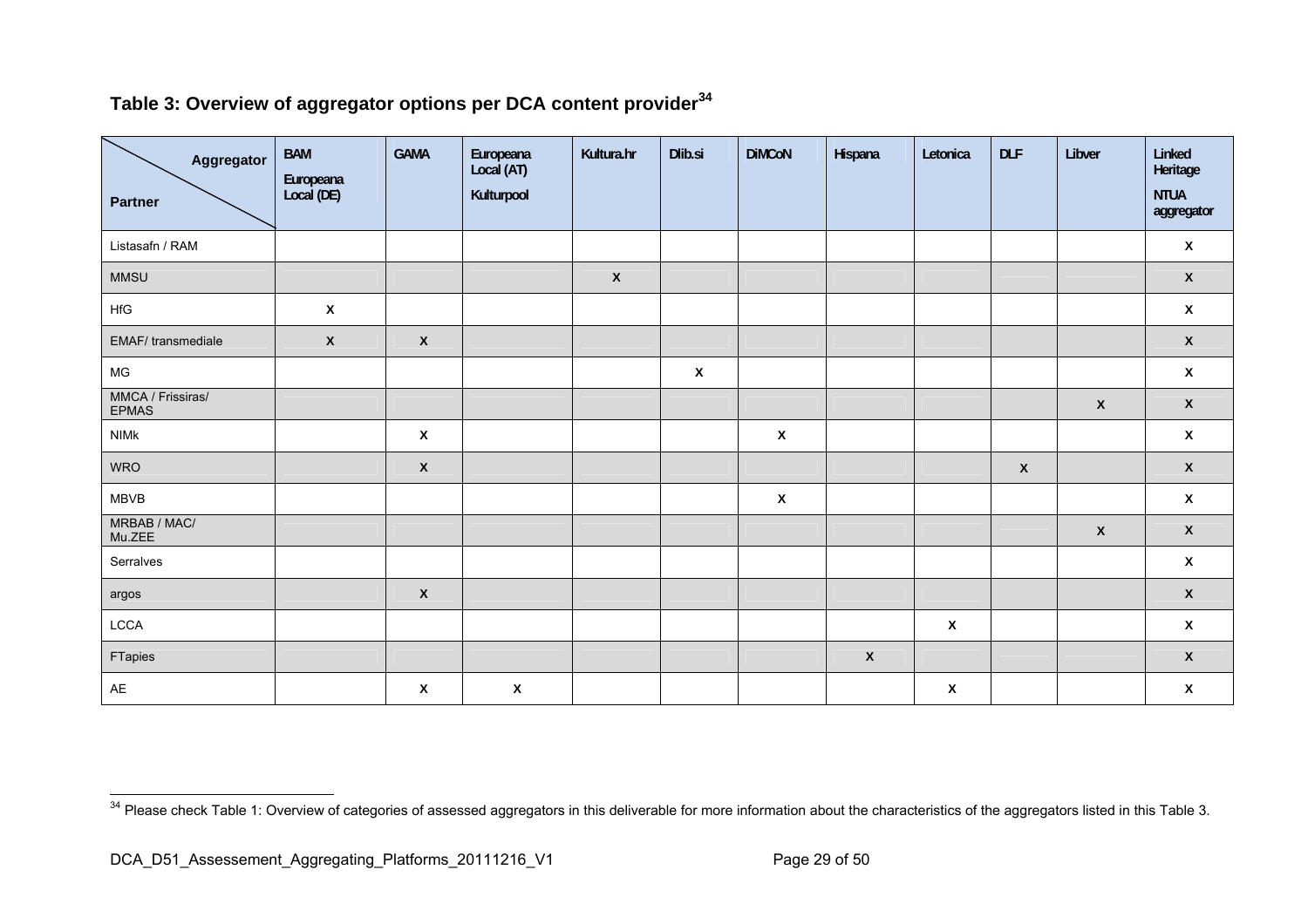#### **7. Conclusion**

In this deliverable the current European aggregator landscape was investigated in order to find out which aggregators are most suitable for the DCA partners to transmit their digital content to Europeana. In order to get a complete picture of each aggregator, the identified aggregators were assessed in terms of type and scope, technical requirements and non-technical requirements (such as licensing framework, cost and sustainability, services offered by the portal…). As a result of this investigation one or more aggregation option can now be presented to each DCA partner.

It is up to the DCA partners to choose their optimal aggregation solution, based their own contexts and expectations. For each aspect of the decision-making process, information on the identified aggregators is given. For some partners the aggregation platform provided by NTUA for the DCA project appears to be the only possible solution. Other partners do have a broader choice. The assessment that is carried out in this deliverable (and the subsequent support by the Technical Management Group) will help those partners to decide which aggregator to join.

The non-existence of a thematic portal for (contemporary) art aggregating for Europeana shows that the (contemporary) art institutions are still at the beginning of networking and forming a community to represent their online needs and requirements.



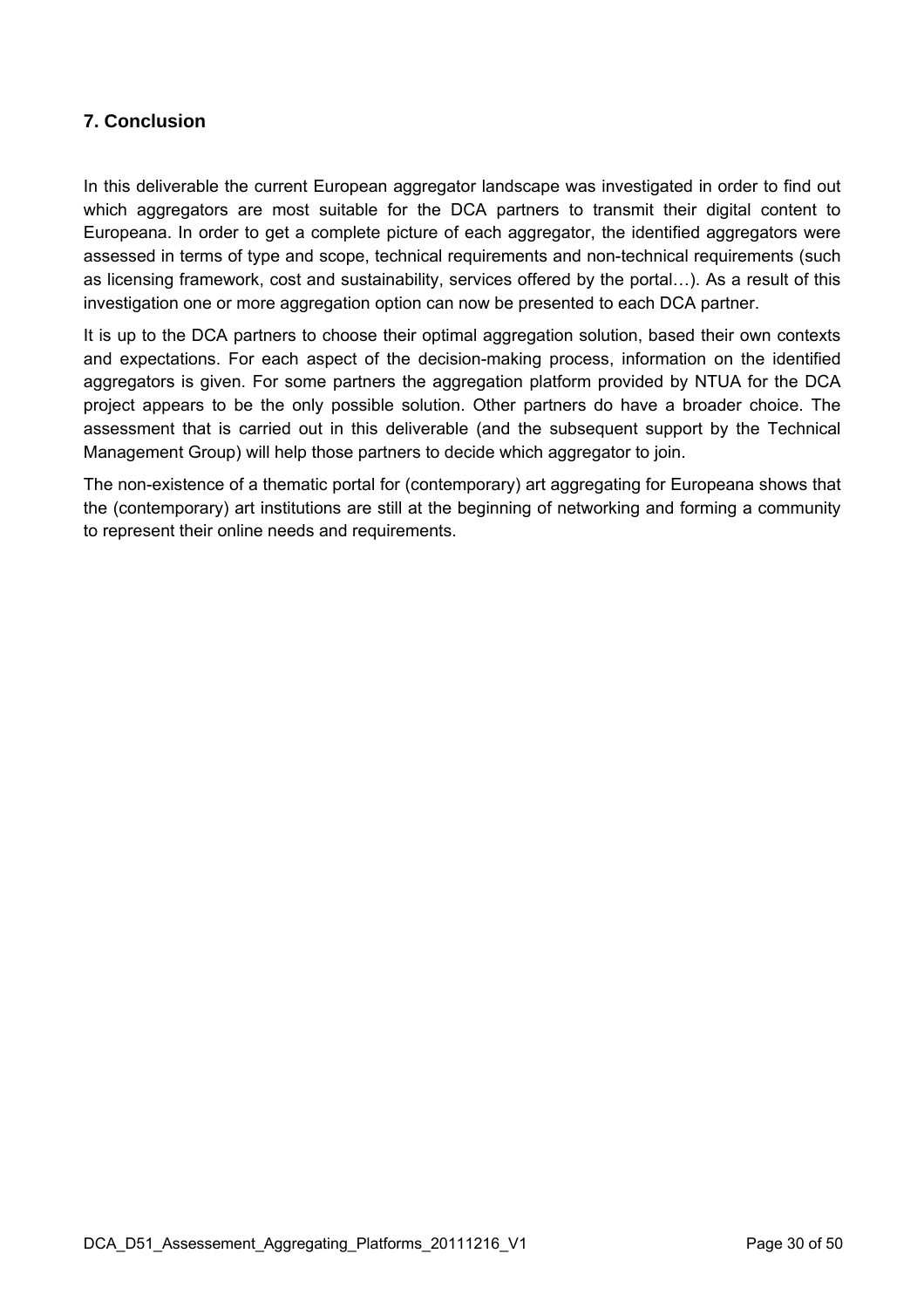#### **OVERVIEW OF AGGREGATOR INFORMATION**

BAM: German Portal zu Bibliotheken, Archiven und Museen DiMCoN: Digitale Museale Collectie Nederland DLF: Polish Digital Libraries Federation Dlib.si: Slovenian Digital Library EuropeanaLocal AT: EuropeanaLocal Austria EuropeanaLocal DE: EuropeanaLocal Germany GAMA: Gateway to Archives of Media Art Hispana: Spanish cultural heritage aggregator Kultura.hr: Croatian Cultural Heritage Portal Kulturpool: portal for digital Austrian cultural heritage Letonica: Latvian National Digital Library Libver: Hellenic aggregator for Europeana LH: Linked Heritage NTUA aggregator: aggregation platform provided by NTUA for the DCA project

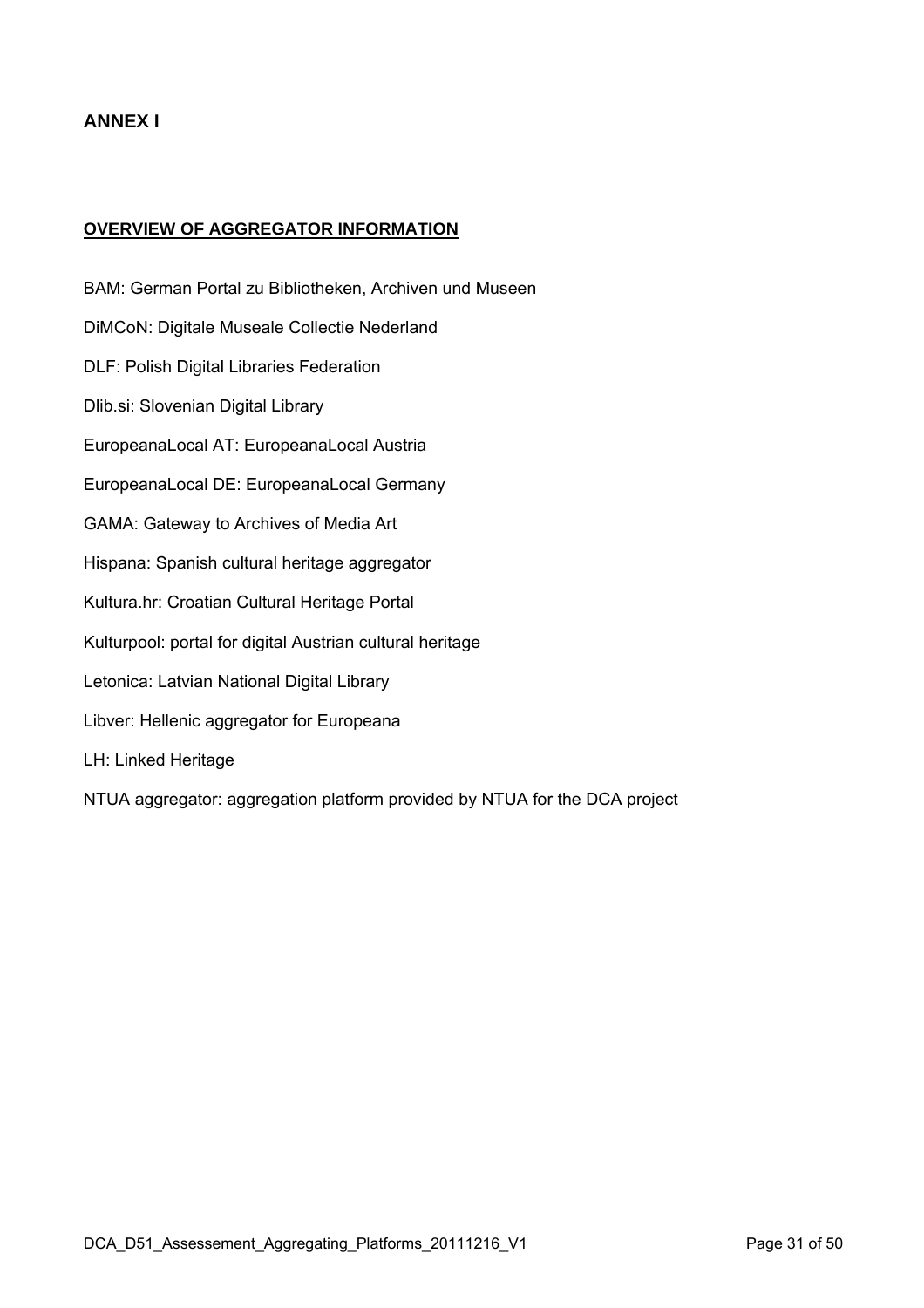### **BAM - Portal zu Bibliotheken, Archiven und Museen**

| URL:                                                  | http://www.bam-portal.de/                                                                                                                                                                                                                                                                                                     |
|-------------------------------------------------------|-------------------------------------------------------------------------------------------------------------------------------------------------------------------------------------------------------------------------------------------------------------------------------------------------------------------------------|
| Owned/Supported by:                                   | Bibliotheksservice-Zentrum Baden-Württemberg (BSZ), Konstanz<br>University                                                                                                                                                                                                                                                    |
| Contact:                                              | Dr. Werner Schweibenz<br><b>Museen und Archive</b><br>Bibliotheksservice-Zentrum Baden-Wuerttemberg (BSZ)<br>78457 Konstanz / Germany<br>phone: +49 7531/88 4279<br>e-mail: werner.schweibenz@bsz-bw.de                                                                                                                       |
| Year of launch:                                       | 2002                                                                                                                                                                                                                                                                                                                          |
| No. of content partners:                              | over 70 collecting institutions (amongst them many very important<br>ones) of which the majority are museums                                                                                                                                                                                                                  |
| Type:                                                 | (national) cross-domain aggregator with public portal website.                                                                                                                                                                                                                                                                |
| Partner focus:                                        | repositories from German archives, libraries and museums.                                                                                                                                                                                                                                                                     |
| Content focus:                                        | metadata, images and text scans.                                                                                                                                                                                                                                                                                              |
| DCA Partner relevance:                                | HfG, transmediale, EMAF.                                                                                                                                                                                                                                                                                                      |
| ---------------------------------<br><b>Technical</b> | the standard formats for delivering the metadata are museum.dat or<br>LIDO for museums, EAD for archives and MAB or MARC for libraries.                                                                                                                                                                                       |
| --------------------------------<br>Sustainability:   | although they are currently well supported, BAM is awaiting the<br>development of a German national aggregator, the DDB - Deutsche<br>Digitale Bibliothek. More information about the DDB initiative can be<br>found<br>http://www.deutsche-digitale-bibliothek.de/projekt.htm.<br>on<br>Sustainability is therefore unclear. |
| Cost and agreement:                                   | no cost involved. Partners sign a formal cooperation agreement with<br>BAM.                                                                                                                                                                                                                                                   |
| Query result structure:                               | left: little tag for library/museum/archive/other – can be filtered by these<br>categories;<br>middle: minimum title and collection both with link to original context;<br>right: optional with thumbnail linking to original context;<br>search by 'digital object attached only' is possible.                               |
| <b>Additional services:</b>                           | search history, watch list/basket.                                                                                                                                                                                                                                                                                            |
| Remarks/other information:                            | BAM-search in Wikipedia has been implemented in 2007. Every<br>Wikipedia editor can execute a direct BAM search via a template and<br>thus create a direct link to digital objects from German cultural<br>institutions. The template was used 1,024 times as of April 2009.                                                  |

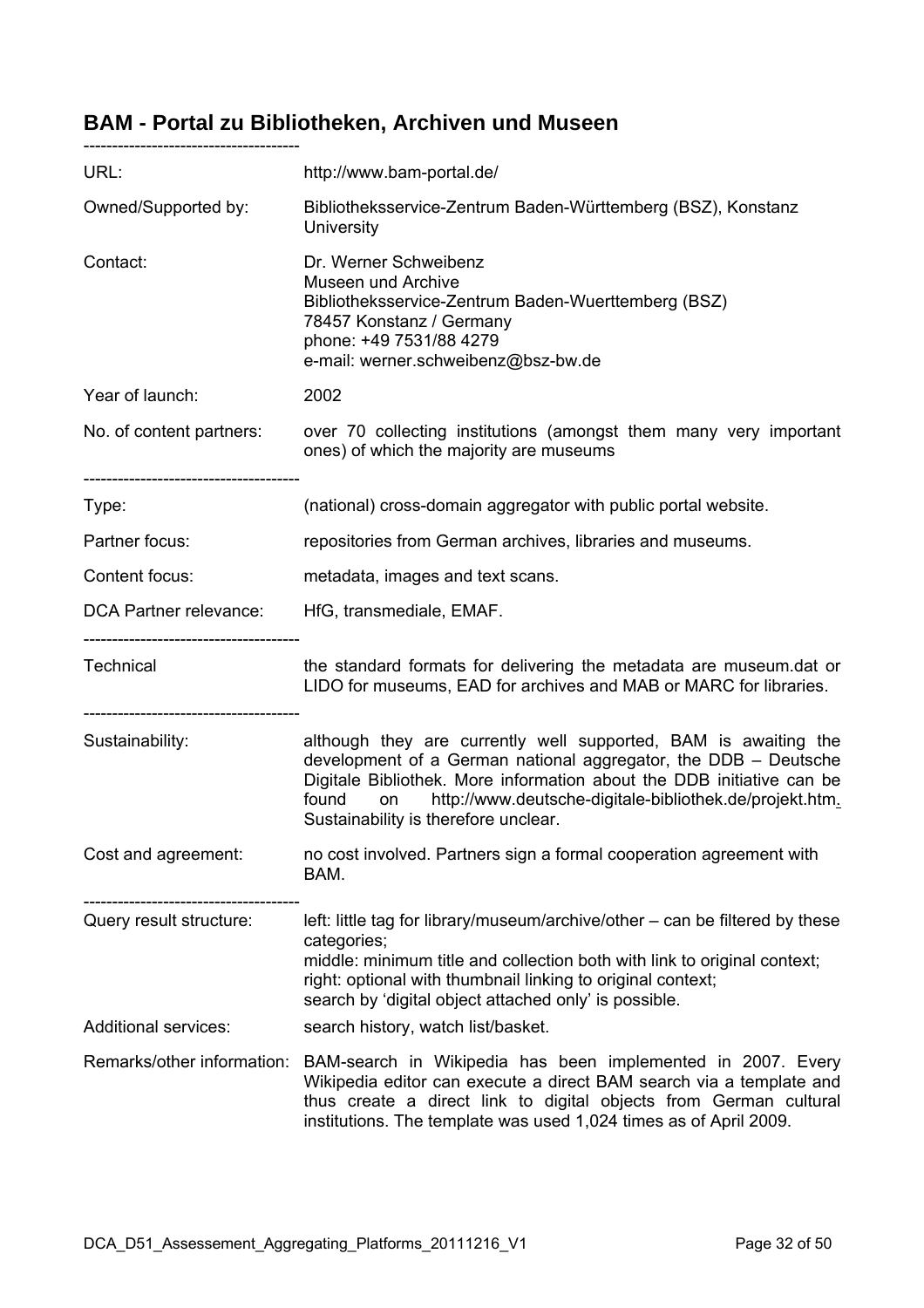# **Dlib.si - Slovenian Digital Library**

| URL:                          | http://www.dlib.si                                                                                                                                                                                                                                                                                                                         |
|-------------------------------|--------------------------------------------------------------------------------------------------------------------------------------------------------------------------------------------------------------------------------------------------------------------------------------------------------------------------------------------|
| Owned/Supported by:           | The National and University Library of Slovenia NUK (Ljubljana)                                                                                                                                                                                                                                                                            |
| Contact:                      | Mr Matjaž Kragelj<br>Head of Digital Library Infrastructure Services<br>Narodna in univerzitetna knjižnica<br>Turjaška 1, Ljubljana / Slovenia<br>phone: +386 1 5861-369<br>e-mail: matjaz.kragelj@nuk.uni-lj.si                                                                                                                           |
| Year of launch:               | 2005                                                                                                                                                                                                                                                                                                                                       |
| No. of content partners:      | not specified                                                                                                                                                                                                                                                                                                                              |
| Type:                         | national cross-domain aggregator with public portal website.                                                                                                                                                                                                                                                                               |
| Partner focus:                | different collections of Slovenian cultural heritage: "educational and<br>research institutions, companies, publishers and users, such as the<br>Slovenian Research Agency (ARRS), the National Education Institute,<br>the Ljubljana University and many other libraries, institutes and<br>societies."                                   |
| Content focus:                | photographs and many scans (text, music score, postcards, maps) –<br>art: mostly works on paper. Some audio (e.g., digitised vinyl records).                                                                                                                                                                                               |
| <b>DCA Partner relevance:</b> | Moderna galerija (MG).                                                                                                                                                                                                                                                                                                                     |
| <b>Technical</b>              | to provide metadata of digital objects to Europeana, there are several<br>ways, the easiest being construction of a single XML file and then to<br>send the URL of this file. Dlib.si will then harvest and ingest the data in<br>its aggregator and provide them to Europeana. XML restrictions apply<br>according to Europeana schema.   |
| Sustainability:               | NUK's sustainability is good. The Slovenian Ministry of Culture has<br>appointed it as national aggregator for cultural and scientific digital<br>content.                                                                                                                                                                                 |
| Cost and agreement:           | no cost involved if the institution is a public institution from the cultural<br>and/or research field. No formal cooperation agreement is in place, but<br>upon partners' request it is possible to write down both the obligations<br>of both parties in a signed agreement.                                                             |
| Query result structure:       | left: thumbnail leading to further information;<br>right: title, contributor, provider linking to further information;<br>further information: larger preview image, basic "bibliographic"<br>metadata. Either files for download or link to original context (remote<br>source);<br>search by 'digital object attached only' is possible. |

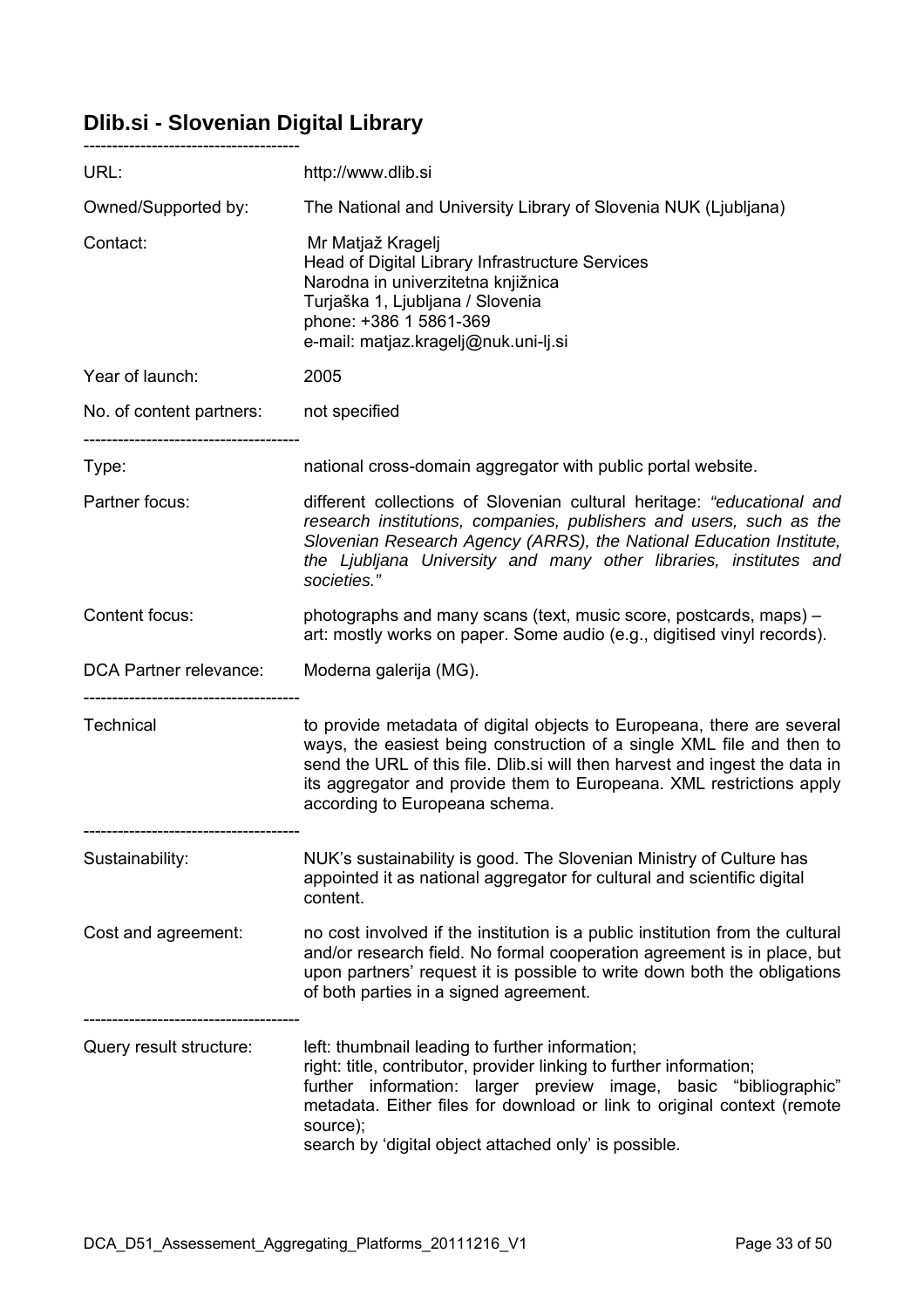Additional services: different sets of icons e.g., for linking to remote source, location on a map, bookshelf, and to a whole range of social networks.

Remarks/other information: none.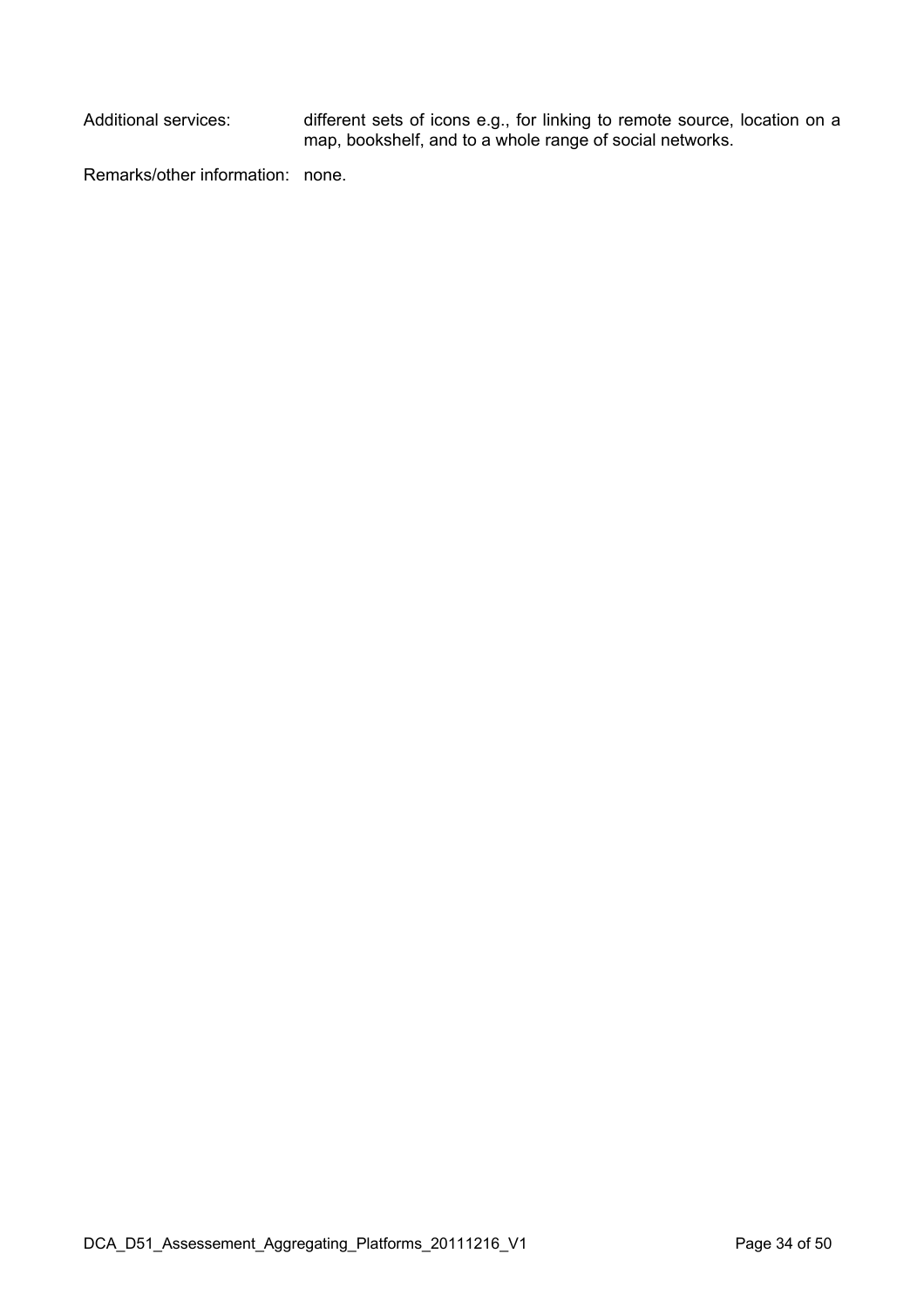### **DiMCoN - Digitale Museale Collectie Nederland**

| URL:                                           | http://www.digitalecollectienederland.nl/                                                                                                                                                                                                                                                                                                                                                                       |
|------------------------------------------------|-----------------------------------------------------------------------------------------------------------------------------------------------------------------------------------------------------------------------------------------------------------------------------------------------------------------------------------------------------------------------------------------------------------------|
| Owned/Supported by:                            | Rijksdienst voor het Cultureel Erfgoed (Cultural Heritage Agency),<br>supported by the Dutch ministry for education, culture and science                                                                                                                                                                                                                                                                        |
| Contact:                                       | Mr. H.C.J. (Hans) Schraven<br>Rijksdienst voor het Cultureel Erfgoed / Cultural Heritage Agency<br>Smallepad 5   3811 MG   Amersfoort   kamernummer 2.32<br>Postbus 1600 / P.O. Box 1600   3800 BP   Amersfoort   The<br>Netherlands<br>phone: +31 33 421 72 57<br>e-mail: h.schraven@cultureelerfgoed.nl                                                                                                       |
| Year of launch:                                | 2010                                                                                                                                                                                                                                                                                                                                                                                                            |
| No. of content partners: 21 museums            |                                                                                                                                                                                                                                                                                                                                                                                                                 |
| Type:                                          | national single-domain aggregator with public portal website.                                                                                                                                                                                                                                                                                                                                                   |
| Partner focus:                                 | different types of Dutch museums.                                                                                                                                                                                                                                                                                                                                                                               |
| Content focus:                                 | exhibits / cultural objects / artworks.                                                                                                                                                                                                                                                                                                                                                                         |
| DCA Partner relevance:                         | MBVB, (NIMk is already a partner).                                                                                                                                                                                                                                                                                                                                                                              |
| --------------------------------<br>Technical: | the only requirement is that partners need to have an OAI gate on<br>which harvesting of the ESE fields can be performed. Perhaps<br>additional fields can be harvested for research purposes. There is also<br>a possibility to have exported xml (utf-8) imported.                                                                                                                                            |
| Sustainability:                                | solid support by the Dutch ministry of education, culture and science<br>results in good sustainability.                                                                                                                                                                                                                                                                                                        |
| Cost and agreement:                            | at the moment there is no cost involved, but this might change in the<br>future to paying a contribution in the costs for the hosting of the<br>platform and the services. A formal agreement between a content<br>provider and DiMCoN is still being constructed.                                                                                                                                              |
| Query result structure:                        | 2 rows each structure with:<br>left: thumbnail or "place holder icon" leading to further information;<br>right: min. title and provider linking to further information;<br>further information: larger preview image, basic "bibliographic"<br>metadata + IPR info. Either files for download (registration necessary)<br>or link to original context;<br>search by 'digital object attached only' is possible. |
| <b>Additional services:</b>                    | at the bottom of the detailed result-page a row of thumbnails which link<br>to related items is displayed.                                                                                                                                                                                                                                                                                                      |
|                                                | Remarks/other information: no English translation available.                                                                                                                                                                                                                                                                                                                                                    |

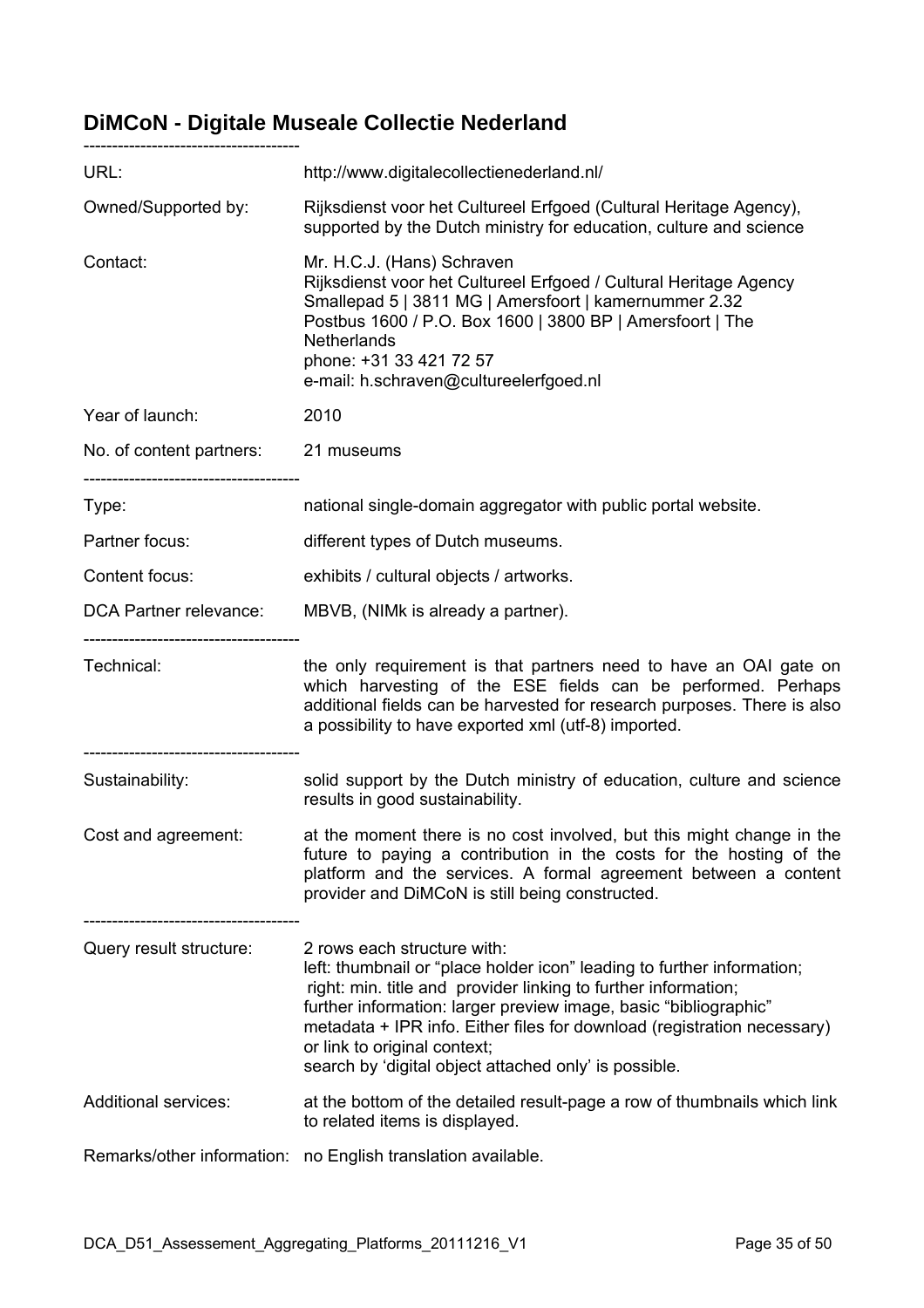# **DLF - Polish Digital Libraries Federation**

--------------------------------------

| URL:                     | http://fbc.pionier.net.pl                                                                                                                                                                                                                                                                                                                                                                                                                                                                                                                                                                                                                           |
|--------------------------|-----------------------------------------------------------------------------------------------------------------------------------------------------------------------------------------------------------------------------------------------------------------------------------------------------------------------------------------------------------------------------------------------------------------------------------------------------------------------------------------------------------------------------------------------------------------------------------------------------------------------------------------------------|
| Owned/Supported by:      | The PIONIER Network Digital Libraries Federation, supported by the<br>Poznań Supercomputing and Networking Center (PSNC), a public<br>R&D institution                                                                                                                                                                                                                                                                                                                                                                                                                                                                                               |
| Contact:                 | Marcin Werla<br><b>PSNC Digital Libraries Team Leader</b><br>Poznan Supercomputing and Networking Center Noskowskiego St.<br>12/14, 61-704 Poznań, POLAND<br>phone: +48 61 858 21 80<br>e-mail: mwerla@man.poznan.pl                                                                                                                                                                                                                                                                                                                                                                                                                                |
| No. of content partners: | 84 (only 79 themselves with own website)                                                                                                                                                                                                                                                                                                                                                                                                                                                                                                                                                                                                            |
| Year of launch:          | 2008                                                                                                                                                                                                                                                                                                                                                                                                                                                                                                                                                                                                                                                |
| Type:                    | national cross-domain aggregator with public portal website.                                                                                                                                                                                                                                                                                                                                                                                                                                                                                                                                                                                        |
| Partner focus:           | Polish cultural heritage institutions (currently mostly libraries and<br>university/regional archives).                                                                                                                                                                                                                                                                                                                                                                                                                                                                                                                                             |
| Content focus:           | scans of texts and documents (books, newspaper), less images of<br>manuscripts and works on paper.                                                                                                                                                                                                                                                                                                                                                                                                                                                                                                                                                  |
| DCA Partner relevance:   | WRO.                                                                                                                                                                                                                                                                                                                                                                                                                                                                                                                                                                                                                                                |
| Technical:               | OAI-PMH protocol is preferred, but they have had successful<br>cooperation with content providers who provided only CSV file with<br>metadata via the FTP server. HTML parsing is also supported. At the<br>moment in production only Dublin Core metadata harvesting and ESE<br>exposing for Europeana is supported. There is a novel agent-based<br>harvesting engine which is able to harvest and store metadata in any<br>format (not only XML-based). Requirements are identical as<br>mandatory elements of the ESE schema. Mapping procedure has<br>been applied previously but is always discussed with the content<br>provider previously. |
| Sustainability:          | the DFL is indirectly supported by governmental funds and has a good<br>sustainability.                                                                                                                                                                                                                                                                                                                                                                                                                                                                                                                                                             |
| Cost and agreement:      | no costs are involved and no strict agreement in place. Cooperation is<br>agreed upon based on an e-mail agreement. In the advent of the DEA<br>a more formal way of agreeing to cooperation will be created.                                                                                                                                                                                                                                                                                                                                                                                                                                       |
| Query result structure:  | left: an icon for image or text;<br>middle: title and author, sometimes year;<br>right: logo of provider;<br>the icon and title lead to further information, mostly to the original                                                                                                                                                                                                                                                                                                                                                                                                                                                                 |

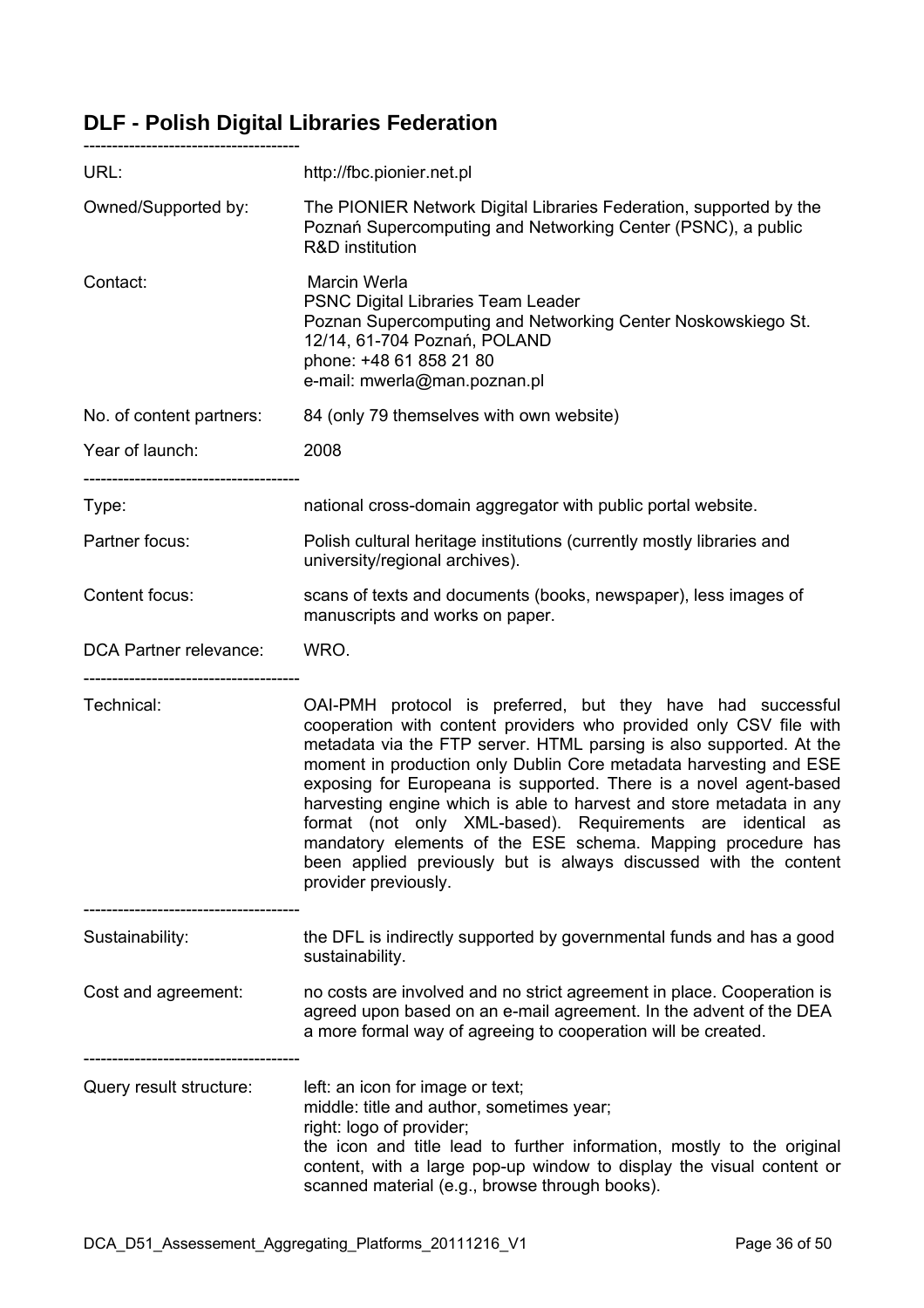Additional services: it provides accessibility for visually impaired people.

Remarks/other information: WRO would be a pioneer, since they do not seem to deal with video content. Unclear how that would work with the pop-up window mechanism on the portal website.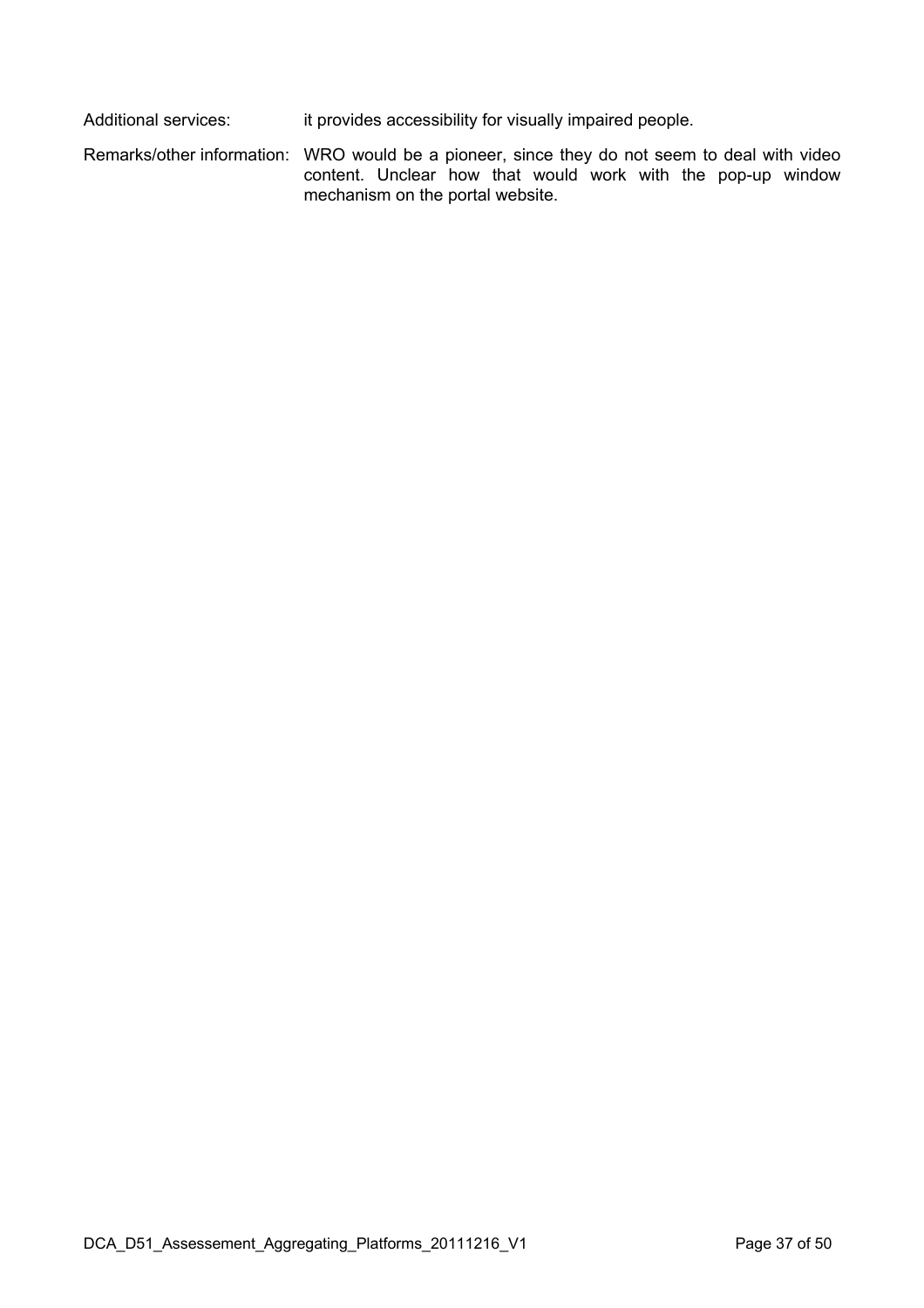# **EuropeanaLocal AT – EuropeanaLocal Austria**

| URL:                                         | http://www.europeana-local.at/                                                                                                                                                                                                                                                                                                                                                                                                                                                                                                                                                                                                                        |
|----------------------------------------------|-------------------------------------------------------------------------------------------------------------------------------------------------------------------------------------------------------------------------------------------------------------------------------------------------------------------------------------------------------------------------------------------------------------------------------------------------------------------------------------------------------------------------------------------------------------------------------------------------------------------------------------------------------|
| Owned/Supported by:                          | temporary project that was funded under the EU eContentPlus<br>programme                                                                                                                                                                                                                                                                                                                                                                                                                                                                                                                                                                              |
| Contact:                                     | Gerda Koch<br>Europeana Local Content Co-ordinator für Österreich<br>AIT - Angewandte Informationstechnik Forschungsgesellschaft<br>mbH<br>Klosterwiesgasse 32/I; A-8010 Graz; Austria<br>phone: +43 316 835359-73                                                                                                                                                                                                                                                                                                                                                                                                                                    |
|                                              | e-mail: kochg@europeana-local.at                                                                                                                                                                                                                                                                                                                                                                                                                                                                                                                                                                                                                      |
| No. of content partners:                     | unknown                                                                                                                                                                                                                                                                                                                                                                                                                                                                                                                                                                                                                                               |
| Year of launch:                              | 2008                                                                                                                                                                                                                                                                                                                                                                                                                                                                                                                                                                                                                                                  |
| ------------------------------<br>Type:      | cross-domain aggregator without public portal website (dark<br>aggregator).                                                                                                                                                                                                                                                                                                                                                                                                                                                                                                                                                                           |
| Partner focus:                               | Austrian cultural heritage institutions.                                                                                                                                                                                                                                                                                                                                                                                                                                                                                                                                                                                                              |
| Content focus:                               | unknown.                                                                                                                                                                                                                                                                                                                                                                                                                                                                                                                                                                                                                                              |
| DCA Partner relevance: Ars Electronica (AE). |                                                                                                                                                                                                                                                                                                                                                                                                                                                                                                                                                                                                                                                       |
| Technical:                                   | metadata delivery is possible in different ways (e.g., OAI-PMH, FTP ><br>XML, and text files). Mapping from standard formats, such as Dublin<br>Core and MARC21, follows automatically. In case of custom metadata<br>formats, support from DCA is required. Preview-possibility is offered in<br>order to see how the data look in the Europeana lay-out before they're<br>released for ingestion by Europeana. An additional service is the<br>integration of a digital archive (e.g., Fedora) through which the data is<br>delivered. Updates can be performed manually (FTP upload) or OAI is<br>adopted through harvesting at regular intervals. |
| Sustainability:                              | EuropeanaLocal AT started in June 2008 and ended in May 2011.<br>They are currently looking for ways to keep the project running without<br>the EU project funding. Sustainability is therefore unclear.                                                                                                                                                                                                                                                                                                                                                                                                                                              |
| Cost and agreement:                          | they plan to charge an annual fee that will be determined based on the<br>amount of content the institution wishes to deliver as partner. It is not<br>known how an agreement with a new partner would be worked out.<br>partners were automatically contracted<br>The<br>current<br>the<br>by<br>EuropeanaLocal DoW.                                                                                                                                                                                                                                                                                                                                 |
| Query result structure:                      | none (dark aggregator).                                                                                                                                                                                                                                                                                                                                                                                                                                                                                                                                                                                                                               |
| <b>Additional services:</b>                  | none.                                                                                                                                                                                                                                                                                                                                                                                                                                                                                                                                                                                                                                                 |

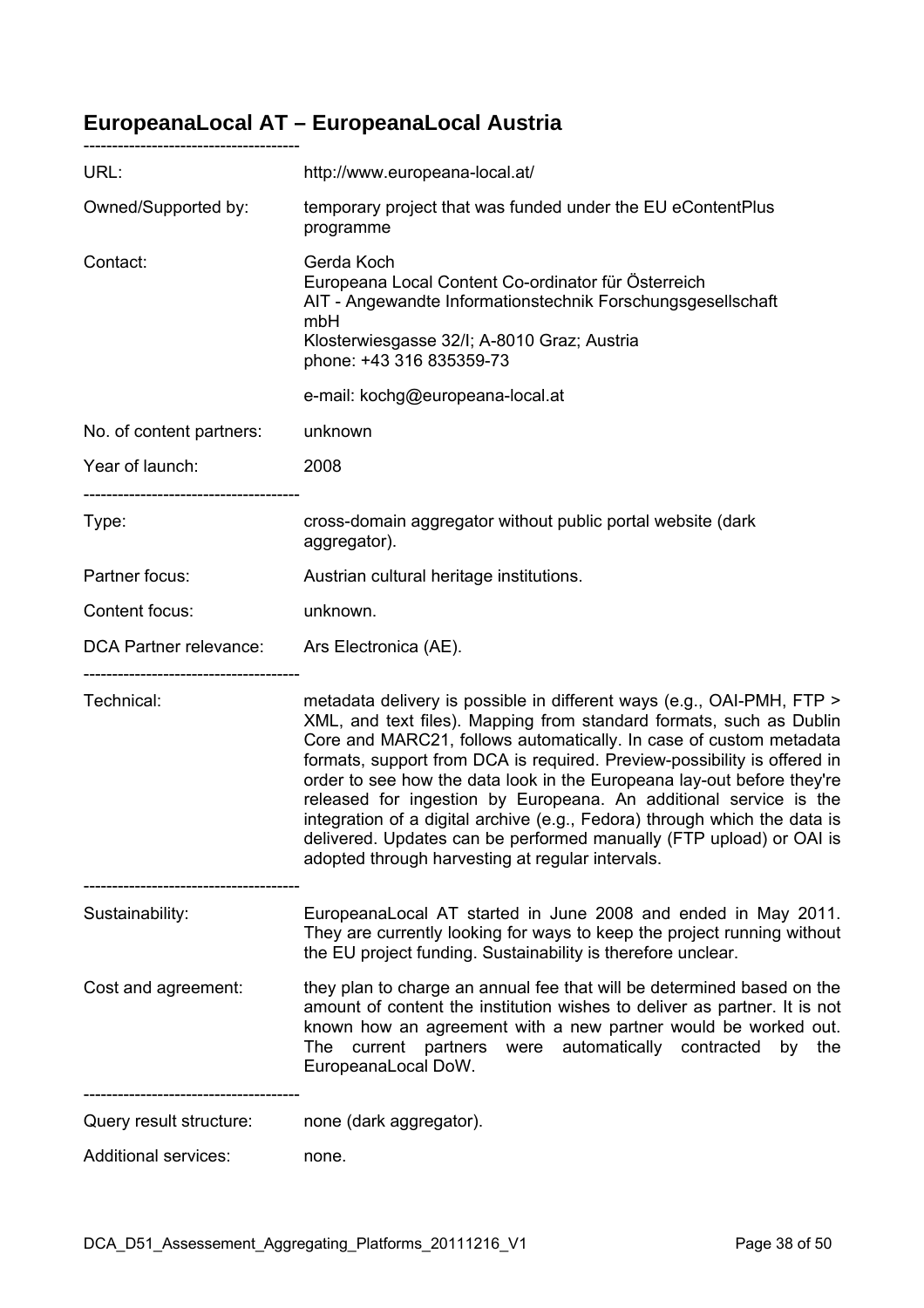Remarks/other information: AE would be a pioneer, since EuropeanaLocal AT do not seem to have any noteworthy art content, not to speak of audio-visual art.

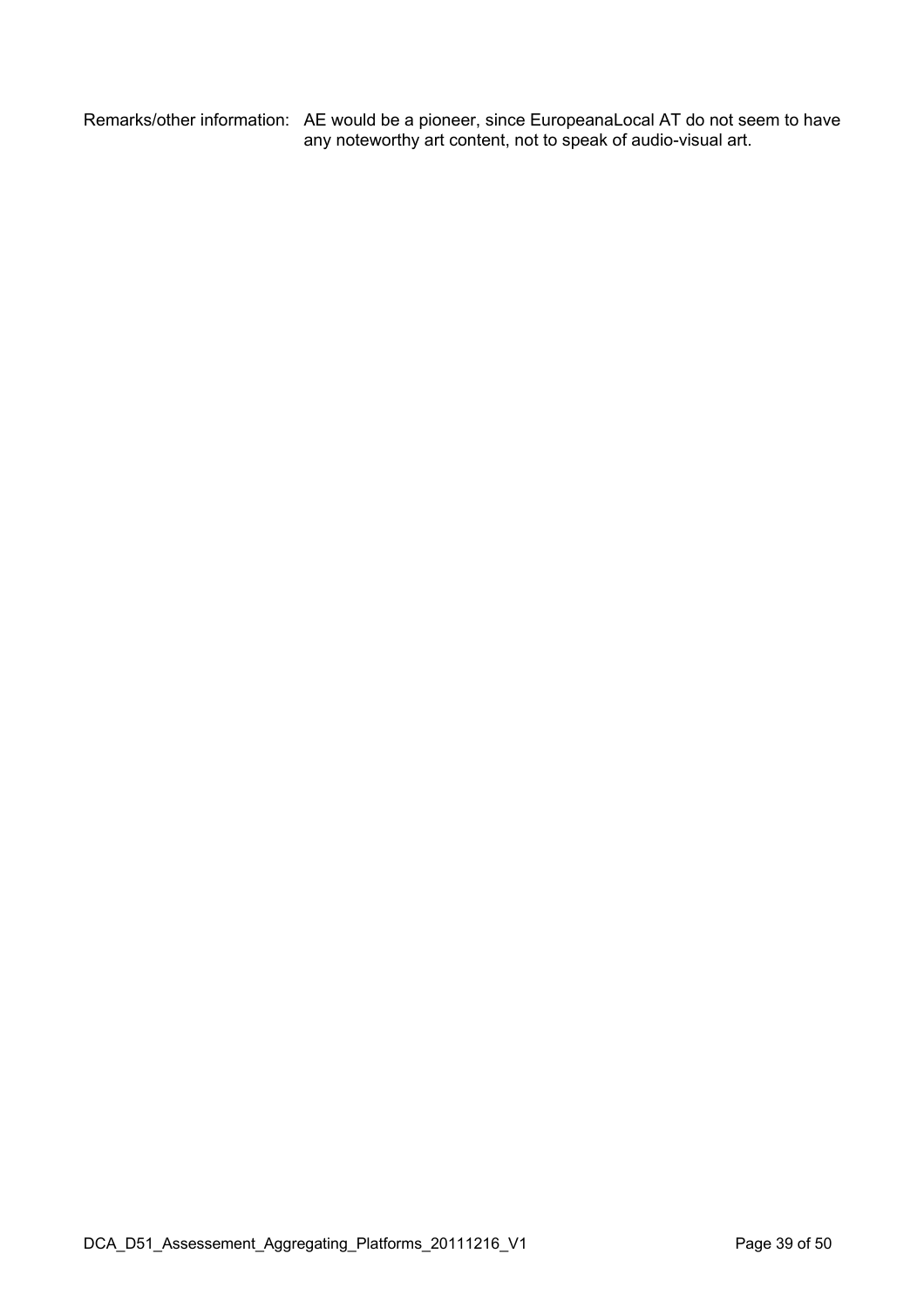# **EuropeanaLocal DE – EuropeanaLocal Germany**

| URL:                                                                                  | http://www.europeana-local.de/                                                                                                                                                                                                                                                                                                                                                                                  |
|---------------------------------------------------------------------------------------|-----------------------------------------------------------------------------------------------------------------------------------------------------------------------------------------------------------------------------------------------------------------------------------------------------------------------------------------------------------------------------------------------------------------|
| Owned/Supported by:                                                                   | temporary project that was funded under the EU eContentPlus<br>programme. Operational support was given by the Zentral- und<br>Landesbibliothek Berlin.                                                                                                                                                                                                                                                         |
| Contact:                                                                              | Angela Koch<br>Zentral- und Landesbibliothek Berlin /<br>Haus Amerika Gedenkbibliothek<br>IT-Abteilung<br>Bluecherplatz 1 D-10961 Berlin<br>phone: +4930 90226-195/194<br>e-mail: koch@zlb.de                                                                                                                                                                                                                   |
| No. of content partners:                                                              | 31                                                                                                                                                                                                                                                                                                                                                                                                              |
| Year of launch:                                                                       | 2010                                                                                                                                                                                                                                                                                                                                                                                                            |
| Type:                                                                                 | cross-domain aggregator without public portal website.                                                                                                                                                                                                                                                                                                                                                          |
| Partner focus:                                                                        | German libraries, educational archives.                                                                                                                                                                                                                                                                                                                                                                         |
| Content focus:                                                                        | text and audio-visual (educational) documentation.                                                                                                                                                                                                                                                                                                                                                              |
| DCA Partner relevance:                                                                | HfG, transmediale (TM), EMAF.                                                                                                                                                                                                                                                                                                                                                                                   |
| ---------------------------------<br>Technical:<br>---------------------------------- | unknown.                                                                                                                                                                                                                                                                                                                                                                                                        |
| Sustainability:                                                                       | EuropeanaLocal DE started in June 2008 and ended in May 2011.<br>They find themselves now in a transitional phase in terms of staff and<br>daily operations. Although the creation of the DDB as a national<br>aggregator is still in the development phase, they await evolution in<br>that field and currently do not take on new partners in the<br>EuropeanaLocal DE aggregator. Sustainability is unclear. |
| Cost and agreement:                                                                   | unknown.                                                                                                                                                                                                                                                                                                                                                                                                        |
| Query result structure:                                                               | (dark aggregator).                                                                                                                                                                                                                                                                                                                                                                                              |
| <b>Additional services:</b>                                                           | none.                                                                                                                                                                                                                                                                                                                                                                                                           |
| Remarks/other information:                                                            | none.                                                                                                                                                                                                                                                                                                                                                                                                           |

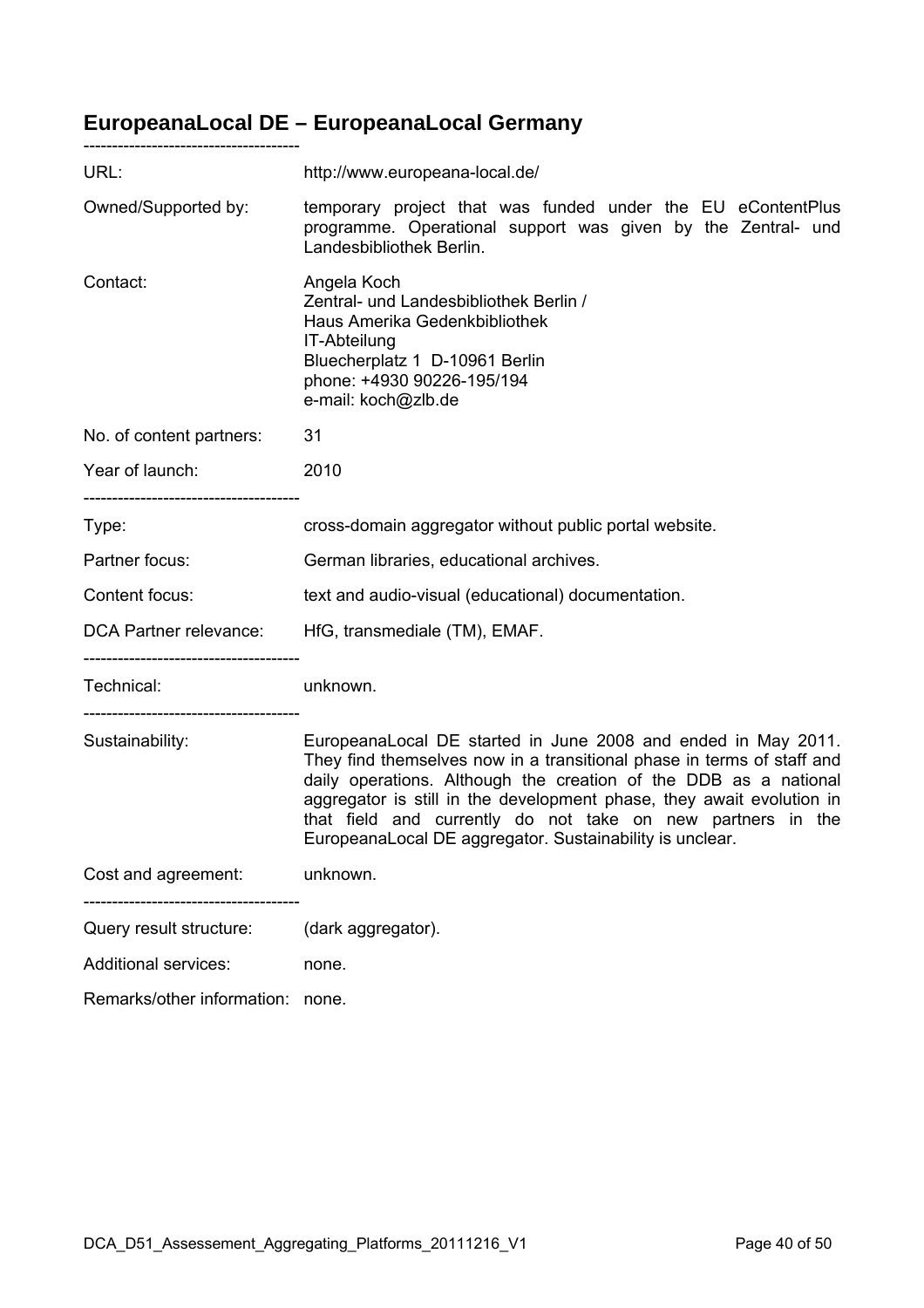### **GAMA - Gateway to Archives of Media Art**

| URL:                          | http://www.gama-gateway.eu/                                                                                                                                                                                                                                                                                                                                                                                                                                                                                                                                                                                     |
|-------------------------------|-----------------------------------------------------------------------------------------------------------------------------------------------------------------------------------------------------------------------------------------------------------------------------------------------------------------------------------------------------------------------------------------------------------------------------------------------------------------------------------------------------------------------------------------------------------------------------------------------------------------|
| Owned/Supported by:           | GAMA e.V. (foundation)                                                                                                                                                                                                                                                                                                                                                                                                                                                                                                                                                                                          |
| Contact:                      | <b>Gaby Wijers</b><br>Chair of the Board / GAMA Foundation<br>c/o Hochschule Für Künste<br>Prof. J.-F. Guiton<br>Am Speicher XI Nr 8<br>28217 Bremen / Germany<br>phone: +49 421 95 95 1223<br>e-mail: gaby@nimk.nl                                                                                                                                                                                                                                                                                                                                                                                             |
| No. of content partners:      | 8 media art archives                                                                                                                                                                                                                                                                                                                                                                                                                                                                                                                                                                                            |
| Year of launch:               | 2009                                                                                                                                                                                                                                                                                                                                                                                                                                                                                                                                                                                                            |
| Type:                         | thematic cross-domain aggregator with public portal                                                                                                                                                                                                                                                                                                                                                                                                                                                                                                                                                             |
| Partner focus:                | media art archives.                                                                                                                                                                                                                                                                                                                                                                                                                                                                                                                                                                                             |
| Content focus:                | audio-visual material.                                                                                                                                                                                                                                                                                                                                                                                                                                                                                                                                                                                          |
| <b>DCA Partner relevance:</b> | AE, argos, transmediale (TM), EMAF, NIMk, WRO. Regarding the<br>profile of GAMA not only as an aggregator or portal but also as an<br>association, it is especially relevant for DCA partners with a majority of<br>audio-visual material in their collection.                                                                                                                                                                                                                                                                                                                                                  |
| Technical:                    | ESE is the easiest to implement while LIDO requires definition of a full<br>set of metadata with references. Only a minimal set of metadata is<br>sent to Europeana due to the new contract. Thumbnail ingestion and<br>automatic generation are supported but no guarantees are given on<br>the latter. Specific mapping requirements depend on whether dark<br>aggregator or portal is used. In the case of portal, GAMA vocabulary is<br>a prerequisite, for dark aggregator it's a recommendation. HTTP and<br>FTP are supported while mandatory fields according to GAMA XML<br>schema exist.              |
| Sustainability:               | GAMA e.V. is a foundation under German law and has 21 paying<br>members. This ensures the basic maintenance and updating of the site<br>and results in a good sustainability (self-supporting).                                                                                                                                                                                                                                                                                                                                                                                                                 |
| Cost and agreement:           | in GAMA, a membership fee is paid to support dissemination activities,<br>the board meetings and the technical maintenance. For DCA partners<br>who would want to join, the first year of joining the network no<br>membership fee will be charged. The new partners will be considered<br>as honorary members. If they wish to remain members of the<br>foundation, they will then need to choose a form of membership and<br>pay a respective fee. In GAMA, the foundation statutes rule the non-<br>profit orientation of the site are agreed to by the partner when<br>becoming a member of the foundation. |

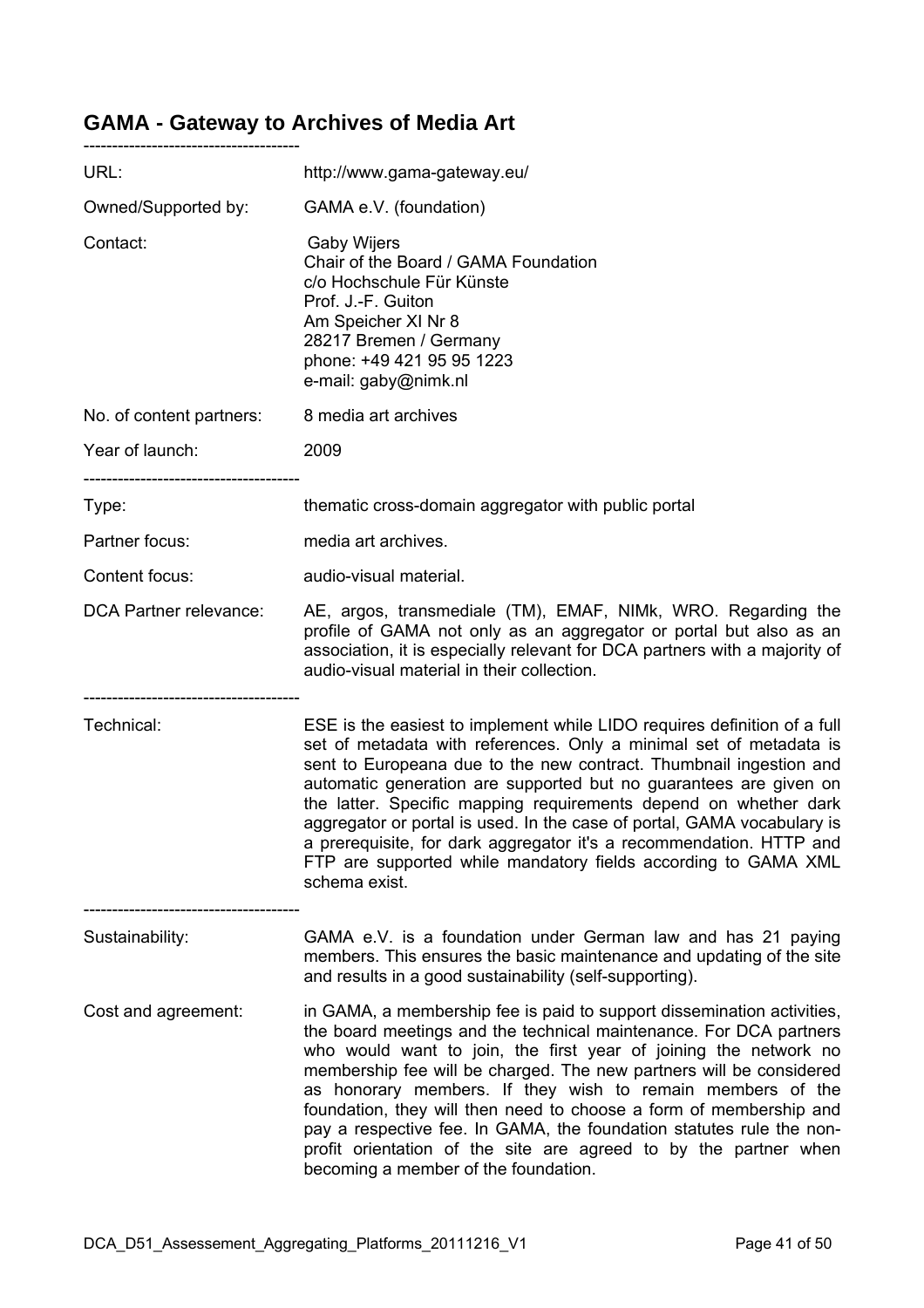| Query result structure:     | left: thumbnail if there is video (excerpt or full) leading to a video view<br>pop-up window;<br>middle: title, name, type, year, start of descriptive text leading to further<br>information;<br>right: short name of the provider with link to their website;<br>further information: metadata, often descriptive text, if video available<br>with embedded video frame, film strips (automatically extracted still<br>from the video). |
|-----------------------------|-------------------------------------------------------------------------------------------------------------------------------------------------------------------------------------------------------------------------------------------------------------------------------------------------------------------------------------------------------------------------------------------------------------------------------------------|
| <b>Additional services:</b> | the portal website is accessible for visually impaired people; guided<br>tours, visual similarity search, keyword list, glossary.                                                                                                                                                                                                                                                                                                         |
| Remarks/other information:  | can also operate as dark aggregator (important for ingesting<br>thumbnails to Europeana for stills, which will not be ingested into<br>GAMA, since a thumbnail in GAMA represents "moving image").                                                                                                                                                                                                                                        |

--------------------------------------

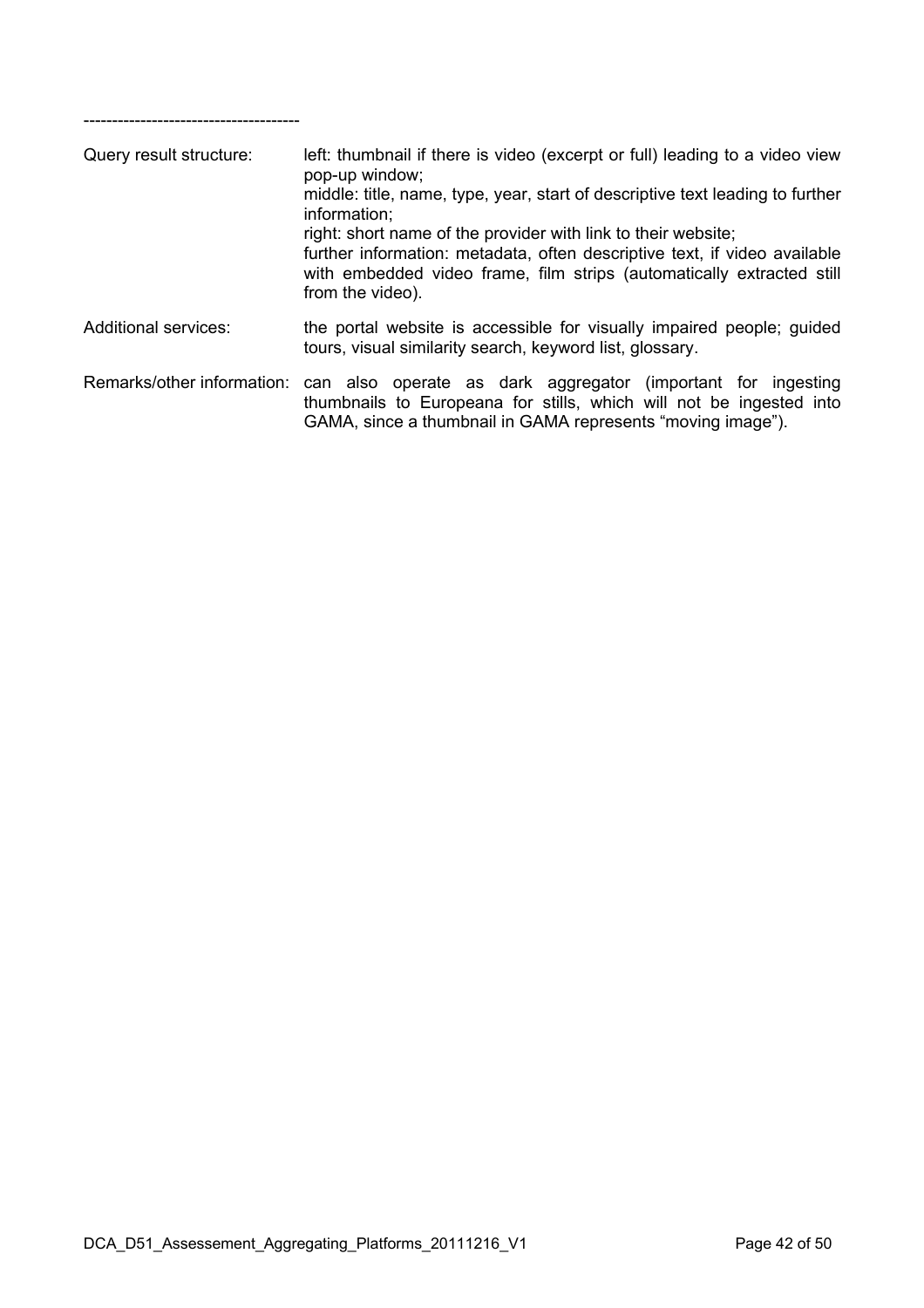# **Hispana – Spanish cultural heritage aggregator**

| URL:                                               | http://hispana.mcu.es/                                                                                                                                                                                                                                                                                                                                                                                                                                    |  |
|----------------------------------------------------|-----------------------------------------------------------------------------------------------------------------------------------------------------------------------------------------------------------------------------------------------------------------------------------------------------------------------------------------------------------------------------------------------------------------------------------------------------------|--|
| Owned/Supported by:                                | Spanish Ministry of Culture, specifically the Directorate General for<br>Books, Archives and Libraries.                                                                                                                                                                                                                                                                                                                                                   |  |
| Contact:                                           | María Luisa Martínez-Conde<br>Jefe de Área de Proyectos<br>Subdirección General de Coordinación Bibliotecaria-Ministerio de<br>Cultura<br>Plaza del Rey, 1 / 28004 Madrid / Spain<br>phone: +34 91 701 71 37<br>e-mail: martinez.conde@mcu.es                                                                                                                                                                                                             |  |
| No. of content partners:                           | 128 institutions (with 156 repositories)                                                                                                                                                                                                                                                                                                                                                                                                                  |  |
| Year of launch:                                    | unknown                                                                                                                                                                                                                                                                                                                                                                                                                                                   |  |
| ----------------------------------<br>Type:        | national cross-domain aggregator portal with public portal website.                                                                                                                                                                                                                                                                                                                                                                                       |  |
| Partner focus:                                     | Spanish cultural heritage collections.                                                                                                                                                                                                                                                                                                                                                                                                                    |  |
| Content focus:                                     | a balanced mix of all types including a lot of artworks.                                                                                                                                                                                                                                                                                                                                                                                                  |  |
| DCA Partner relevance:                             | FTapiès.                                                                                                                                                                                                                                                                                                                                                                                                                                                  |  |
| <br>Technical:<br>-------------------------------- | partners need to implement an OAI-PMH compliant repository (ESE<br>from 2011, EDM from 2012) that is harvested by Hispana.                                                                                                                                                                                                                                                                                                                                |  |
| Sustainability:                                    | the direct funding by the Spanish ministry of culture provides good<br>sustainability.                                                                                                                                                                                                                                                                                                                                                                    |  |
| Cost and agreement:                                | participation is free of charge and on a voluntary basis, except for<br>projects and institutions funded by the Spanish ministry of culture. In<br>that case it's mandatory to implement an OAI-PMH compliant<br>repository (ESE from 2011, EDM from 2012) that must be harvested by<br>Hispana – so you could speak of a technical prerequisite for free<br>participation. Participation in Hispana is possible without signing any<br>formal agreement. |  |
| Query result structure:                            | a list of underlined lines of title, author, year leading to more metadata<br>(like a library index card) with a link to the image on the partner<br>website and a link to the thumbnail (opening a new window).                                                                                                                                                                                                                                          |  |
| <b>Additional services:</b>                        | the website is accessible for visually impaired people (W3C WAI).                                                                                                                                                                                                                                                                                                                                                                                         |  |
| Remarks/other information:                         | to access as a museum the institution has to join CER.ES and share a<br>unified documentation and management system for its collections<br>(DOMUS)                                                                                                                                                                                                                                                                                                        |  |

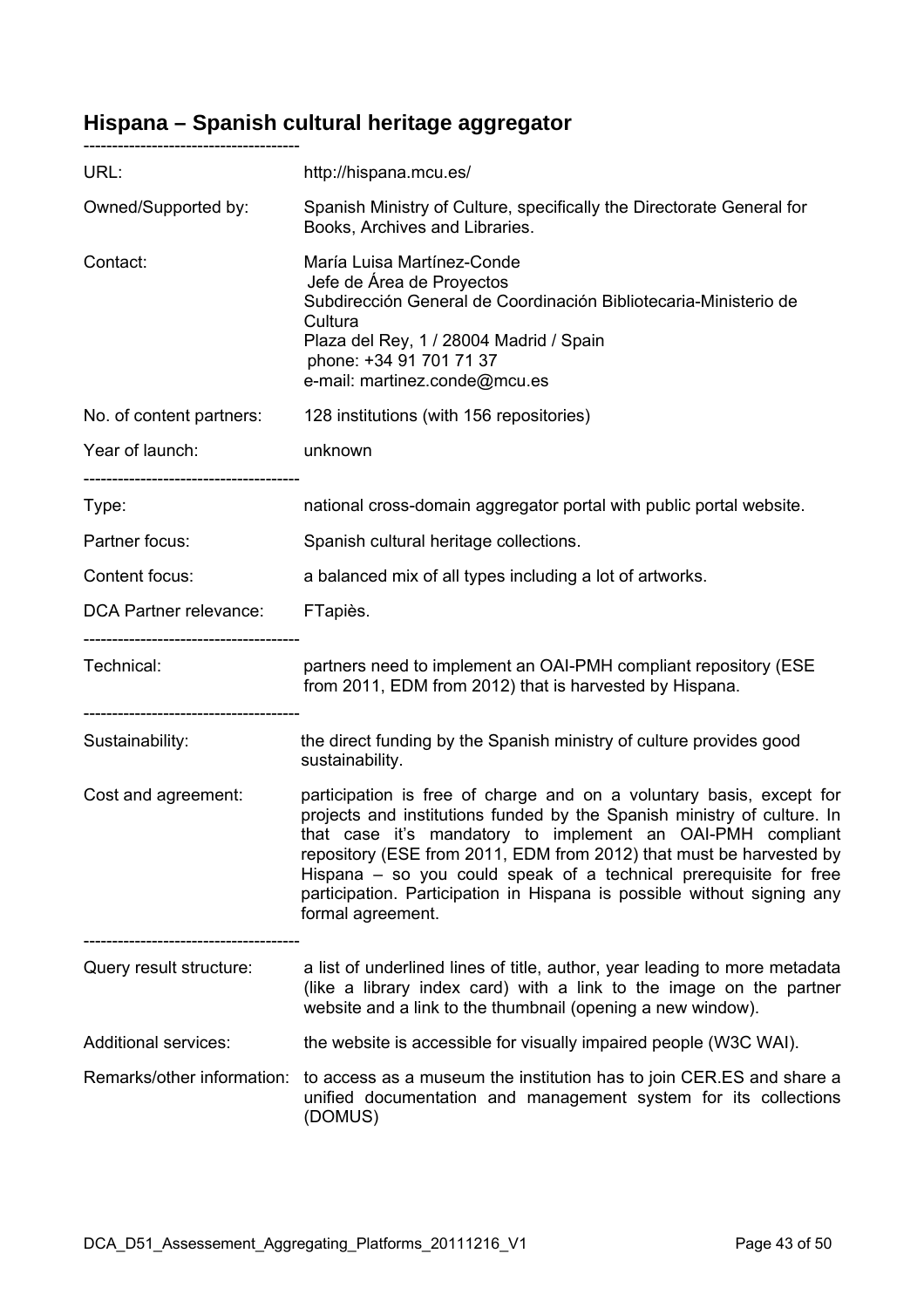### **Kultura.hr - Croatian Cultural Heritage portal**

| URL:                                                                                | http://kultura.hr/                                                                                                                                                                                                                                                                                                                                                                                                |
|-------------------------------------------------------------------------------------|-------------------------------------------------------------------------------------------------------------------------------------------------------------------------------------------------------------------------------------------------------------------------------------------------------------------------------------------------------------------------------------------------------------------|
| Owned/Supported by:                                                                 | Croatian ministry of culture, museum documentation centre, state<br>archives and the national library                                                                                                                                                                                                                                                                                                             |
| Contact:                                                                            | Jelena Rubić<br>viša stručna savjetnica<br>Odjel za digitalizaciju knjižnične, arhivske i muzejske građe /<br>Ministarstvo kulture Republike Hrvatske<br>Runjaninova 2, 10 000 Zagreb / Croatia<br>phone: +385 1 4866 519<br>e-mail: jelena.rubic@min-kulture.hr                                                                                                                                                  |
| No. of content partners:                                                            | 10 institutions (with 38 collections)                                                                                                                                                                                                                                                                                                                                                                             |
| Year of launch:                                                                     | 2010                                                                                                                                                                                                                                                                                                                                                                                                              |
| Type:                                                                               | national cross-domain aggregator with public portal website.                                                                                                                                                                                                                                                                                                                                                      |
| Partner focus:                                                                      | archives, libraries, but mainly museum collections.                                                                                                                                                                                                                                                                                                                                                               |
| Content focus:                                                                      | no content directly presented.                                                                                                                                                                                                                                                                                                                                                                                    |
| DCA Partner relevance:                                                              | MMSU (are already listed, but as MMCA).                                                                                                                                                                                                                                                                                                                                                                           |
| ---------------------------------<br>Technical:<br>-------------------------------- | all digitised material need to be delivered based on ESE Specification<br>and Metadata Mapping & Normalisation guidelines.                                                                                                                                                                                                                                                                                        |
| Sustainability:                                                                     | the direct funding by the Croatian ministry of culture provides good<br>sustainability.                                                                                                                                                                                                                                                                                                                           |
|                                                                                     | Cost and agreement: no costs are involved. Agreement is unknown.                                                                                                                                                                                                                                                                                                                                                  |
| Query result structure:                                                             | basically they have pre-defined a lot of categories and subcategories.<br>Unfortunately many are yet empty, only on the second search level<br>they indicate whether the subcategory bears a result. Results are<br>collections only, not single items.<br>Left: logo of institution or representative thumbnail.<br>Right: name, start of descriptive text leading to full text and a link to the<br>collection. |
| <b>Additional services:</b>                                                         | none.                                                                                                                                                                                                                                                                                                                                                                                                             |
| Remarks/other information:                                                          | the portal website represents Croatian digital heritage not on item<br>(object) level, but on collection level.                                                                                                                                                                                                                                                                                                   |



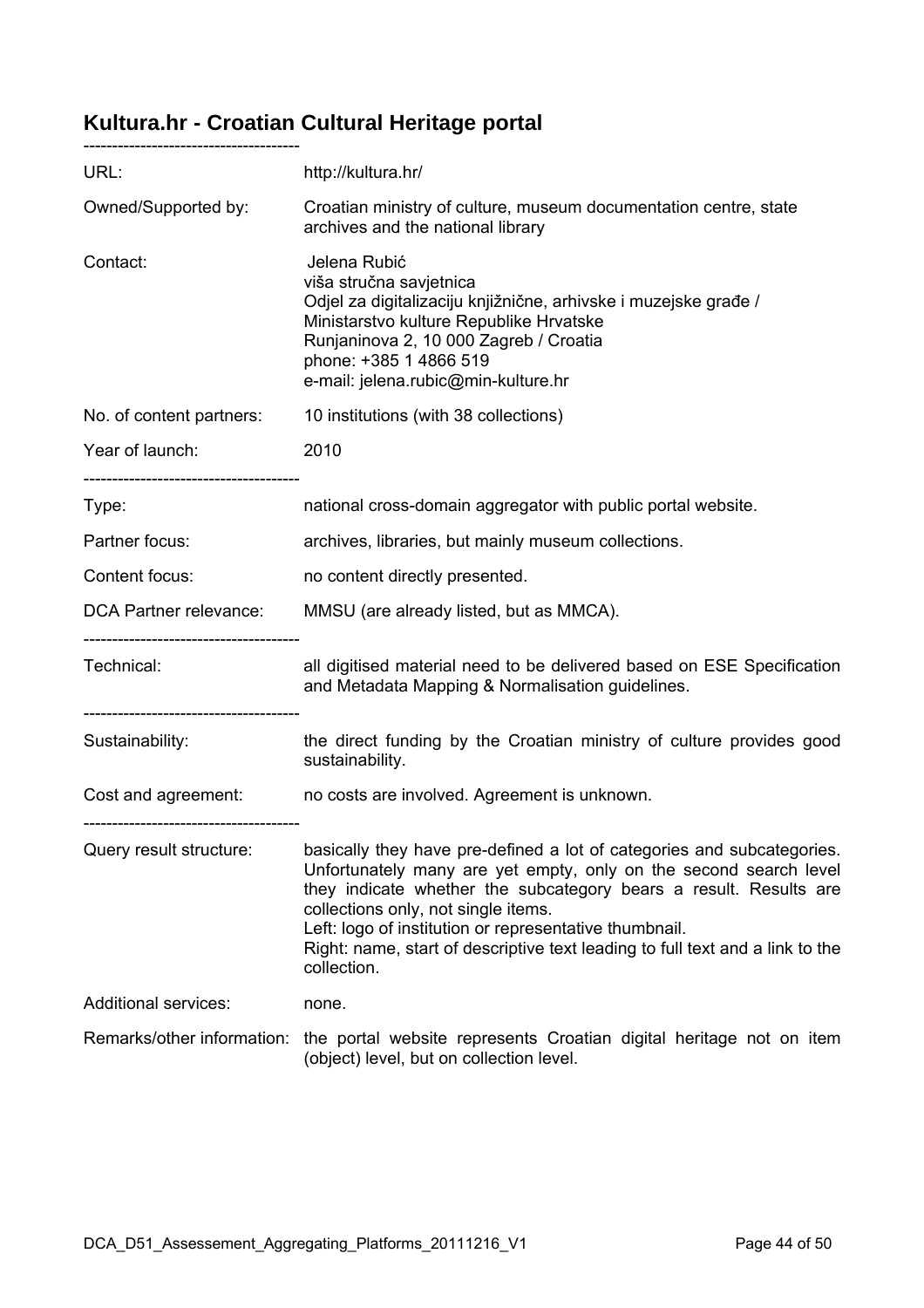### **Kulturpool - portal for digital Austrian cultural heritage**

| URL:                                              | http://www.kulturpool.at                                                                                                                                                                                                       |
|---------------------------------------------------|--------------------------------------------------------------------------------------------------------------------------------------------------------------------------------------------------------------------------------|
| Owned/Supported by:                               | Federal Ministry of Education, Art and Culture, technically supported<br>by IT-provider UMA                                                                                                                                    |
| Contact:                                          | Marko Göls<br>project development<br>uma information technology GmbH<br>Zollergasse 9-11 / 1070 Vienna /Austria<br>phone: +43 1 526 29 67 - 501<br>e-mail: marko.goels@uma.at                                                  |
| No. of content partners:                          | 11 (state and federal) institutions                                                                                                                                                                                            |
| Year of launch:                                   | 2008                                                                                                                                                                                                                           |
| Type:                                             | national cross-domain aggregator with public portal website.                                                                                                                                                                   |
| Partner focus:                                    | well-balanced mix, strong focus on museums and art in the broad<br>sense (e.g., theatre and music).                                                                                                                            |
| Content focus:                                    | images.                                                                                                                                                                                                                        |
| DCA Partner relevance: Ars Electronica (AE).      |                                                                                                                                                                                                                                |
| . _________________________________<br>Technical: | OAI-PMH, HTTP, FTP, mail and JDBC is supported for metadata<br>delivery. XML, CSV and Excel-exports are supported and there is also<br>flexibility for special metadata specification, which is aligned to<br>Europeana ESE.   |
| Sustainability:                                   | the direct funding by the government provides for good sustainability.<br>Technical provider UMA has over 10 years working relationship with<br>the government.                                                                |
| Cost and agreement:                               | no costs are involved. There is a formal cooperation agreement in<br>which also the transfer of data to Europeana is mentioned.                                                                                                |
| Query result structure:                           | left: thumbnail;<br>right: title, author, provider;<br>both leading to further information: preview with a link to a larger<br>picture (on their website!), logo of provider with link to their website<br>and basic metadata. |
| <b>Additional services:</b>                       | smartwork, tagging, related items.                                                                                                                                                                                             |
| Remarks/other information:                        | content quality assurance: a board of experts is currently setting up a<br>criteria catalogue.                                                                                                                                 |

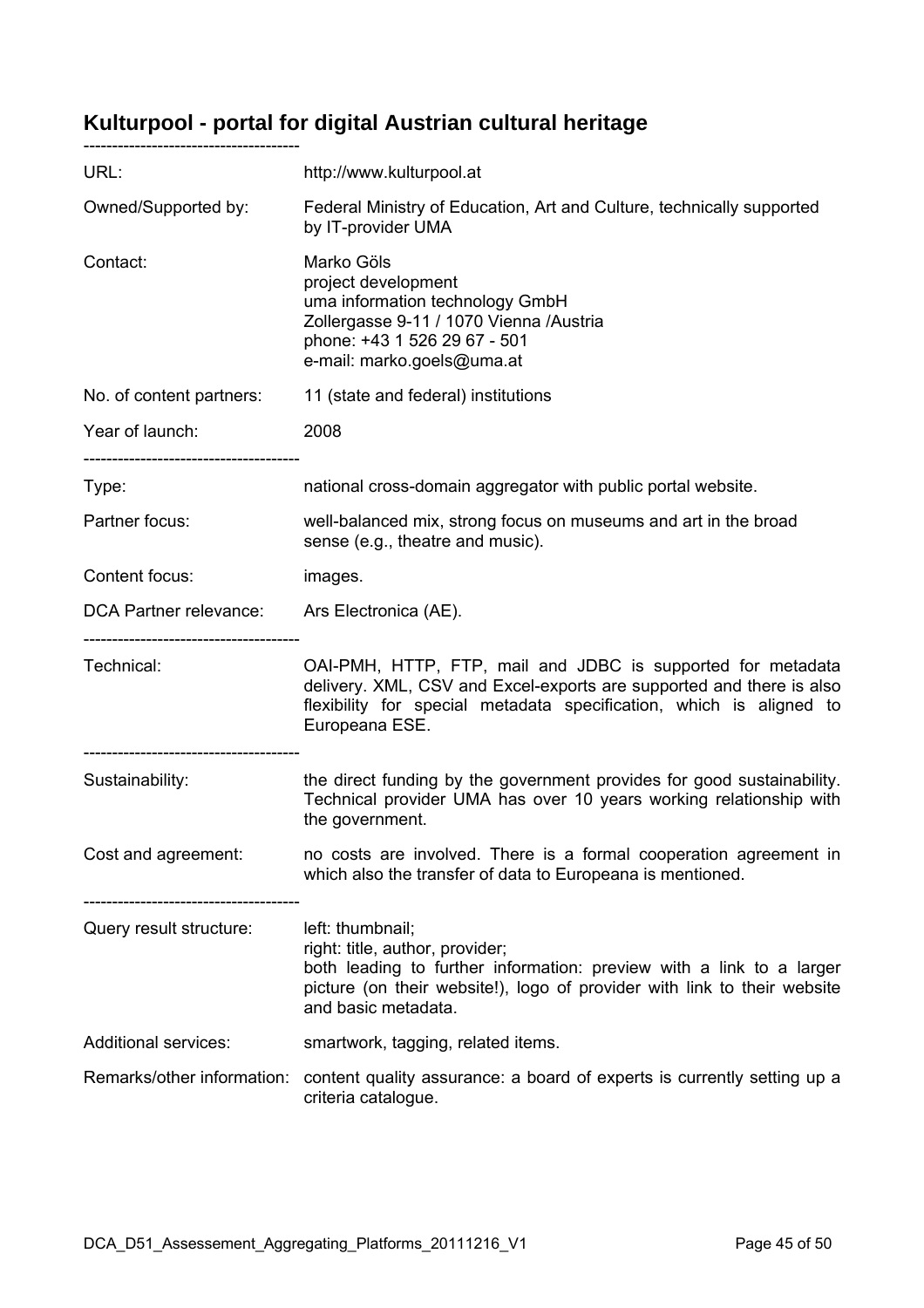# **Letonica - Latvian National Digital Library**

| URL:                                                  | http://www.lnb.lv/en/digital-library                                                                                                                                                                                                                                                                |
|-------------------------------------------------------|-----------------------------------------------------------------------------------------------------------------------------------------------------------------------------------------------------------------------------------------------------------------------------------------------------|
| Owned/Supported by:                                   | Latvian National Library, V/A "Kultūras informācijas sistēmas"<br>(http://www.kis.gov.lv/) and<br>Microsoft Latvija                                                                                                                                                                                 |
| Contact:                                              | Digitālās bibliotēkas nodaļa<br>Latvijas Nacionālā bibliotēka<br>K.Barona iela 14, Rīga<br>Latvija, LV-1423<br>phone: +37167439944<br>e-mail: info@Indb.lv                                                                                                                                          |
| No. of content partners:                              | unclear. 18 collections digitally available                                                                                                                                                                                                                                                         |
| Year of launch:                                       | unknown                                                                                                                                                                                                                                                                                             |
| Type:                                                 | national single-domain aggregator with public portal website.                                                                                                                                                                                                                                       |
| Partner focus:                                        | libraries, no museums so far.                                                                                                                                                                                                                                                                       |
| Content focus:                                        | print works and urban-cultural objects (maps, postcards, music<br>scores).                                                                                                                                                                                                                          |
| DCA Partner relevance:                                | LCCA.                                                                                                                                                                                                                                                                                               |
| ----------------------------------<br>Technical:      | unknown.                                                                                                                                                                                                                                                                                            |
| ----------------------------------<br>Sustainability: | the direct government funding provides for good sustainability.                                                                                                                                                                                                                                     |
| Cost and agreement:                                   | a partner needs to pay certain expenses that are related to handling<br>and digitising the data, or training of employees that work on the<br>project. There is a formal cooperation agreement, which declares, for<br>example, the legal responsibility of the collaborator and the use of<br>data |
| Query result structure:                               | 6 rows of thumbnails per page.<br>Underneath thumbnail: title, year, author, type.<br>both leading to further information, a preview and images in different<br>sizes (a icon for JPEGs to open), also "more metadata" offered.                                                                     |
| <b>Additional services:</b>                           | different social network affiliations.                                                                                                                                                                                                                                                              |
| Remarks/other information:                            | none.                                                                                                                                                                                                                                                                                               |

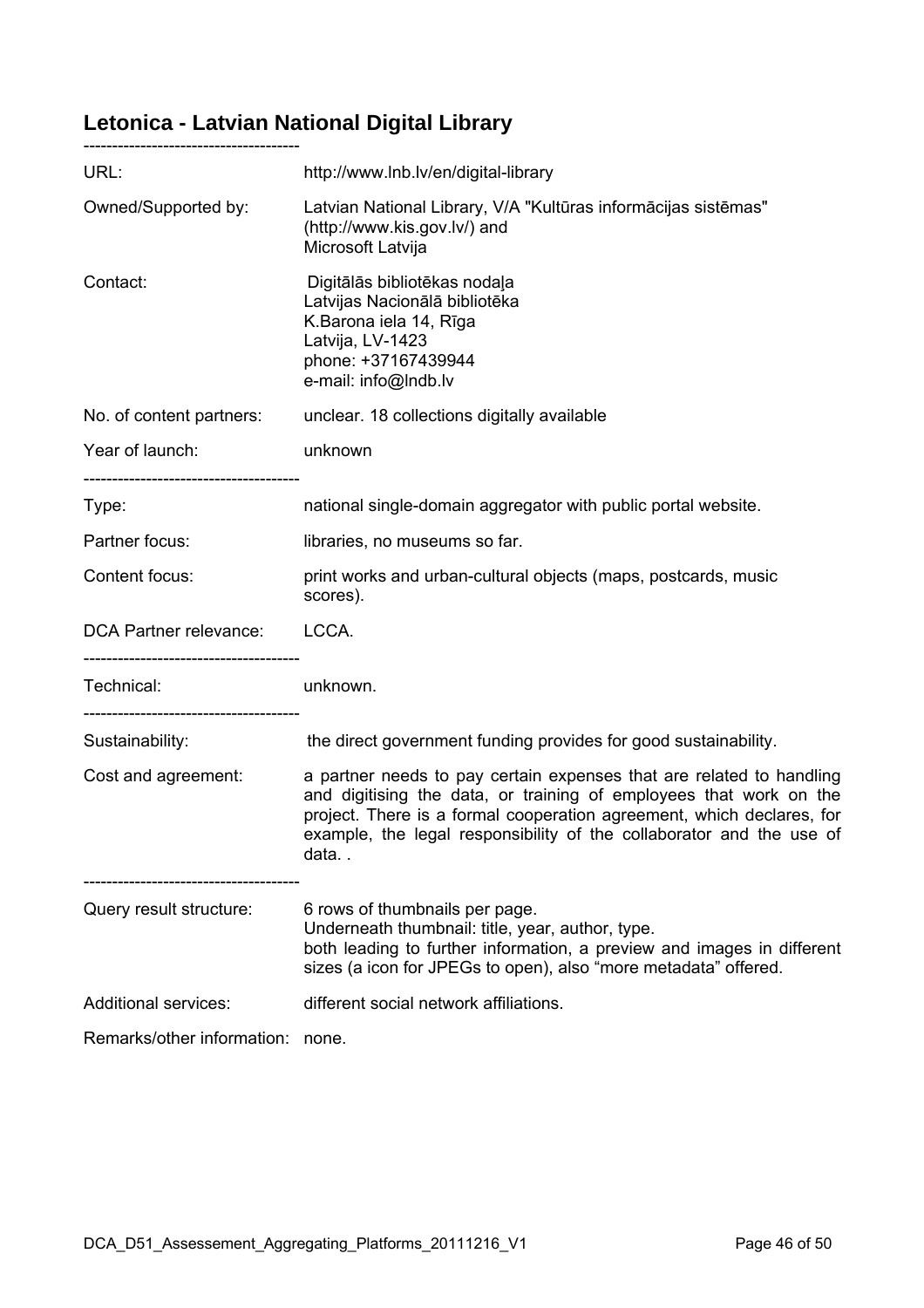# **Libver – Hellenic aggregator for Europeana**

| URL:                                           | http://aggregator.libver.gr/                                                                                                                                                                                                                                                                                                                                                                                                                                                   |
|------------------------------------------------|--------------------------------------------------------------------------------------------------------------------------------------------------------------------------------------------------------------------------------------------------------------------------------------------------------------------------------------------------------------------------------------------------------------------------------------------------------------------------------|
| Owned/Supported by:                            | Veria Central Public Library (Northern Greece region)                                                                                                                                                                                                                                                                                                                                                                                                                          |
| Contact:                                       | Vangelis Banos<br>Veria Central Public Library<br>phone: +3023310-24494<br>e-mail: info@libver.gr or vbanos@gmail.com                                                                                                                                                                                                                                                                                                                                                          |
| No. of content partners:                       | 14 partners                                                                                                                                                                                                                                                                                                                                                                                                                                                                    |
| Year of launch:                                | unknown                                                                                                                                                                                                                                                                                                                                                                                                                                                                        |
| Type:                                          | national cross-domain aggregator without a portal website (dark<br>aggregator).                                                                                                                                                                                                                                                                                                                                                                                                |
| Partner focus:                                 | libraries and archives, no museums.                                                                                                                                                                                                                                                                                                                                                                                                                                            |
| Content focus:                                 | unknown.                                                                                                                                                                                                                                                                                                                                                                                                                                                                       |
| DCA Partner relevance: EPMAS, Frissiras, MMCA. |                                                                                                                                                                                                                                                                                                                                                                                                                                                                                |
| Technical:                                     | OAI-PMH is the main data delivery protocol but also legacy libraries<br>are incorporated via DEIXTo (http://www.deixto.com) web data<br>extraction tool. The core of metadata harvesting, storage and<br>communication with Europeana is implemented by Open Archives<br>Engine, while specific data extraction tasks are handled by DEIXTo<br>software. DC and ESE models are supported while arbitrary mapping<br>between them are performed. HTML to ESE is also supported. |
| Sustainability:                                | the supporting organisation behind Libver seems to be doing well. It is<br>unclear however what priority the aggregator has in its long-term<br>policy. Therefore sustainability is unclear at the moment.                                                                                                                                                                                                                                                                     |
| Cost:                                          | unknown.                                                                                                                                                                                                                                                                                                                                                                                                                                                                       |
| Query result structure:                        | none since no portal website.                                                                                                                                                                                                                                                                                                                                                                                                                                                  |
| <b>Additional services:</b>                    | none.                                                                                                                                                                                                                                                                                                                                                                                                                                                                          |
| Remarks/other information: dark aggregator.    |                                                                                                                                                                                                                                                                                                                                                                                                                                                                                |

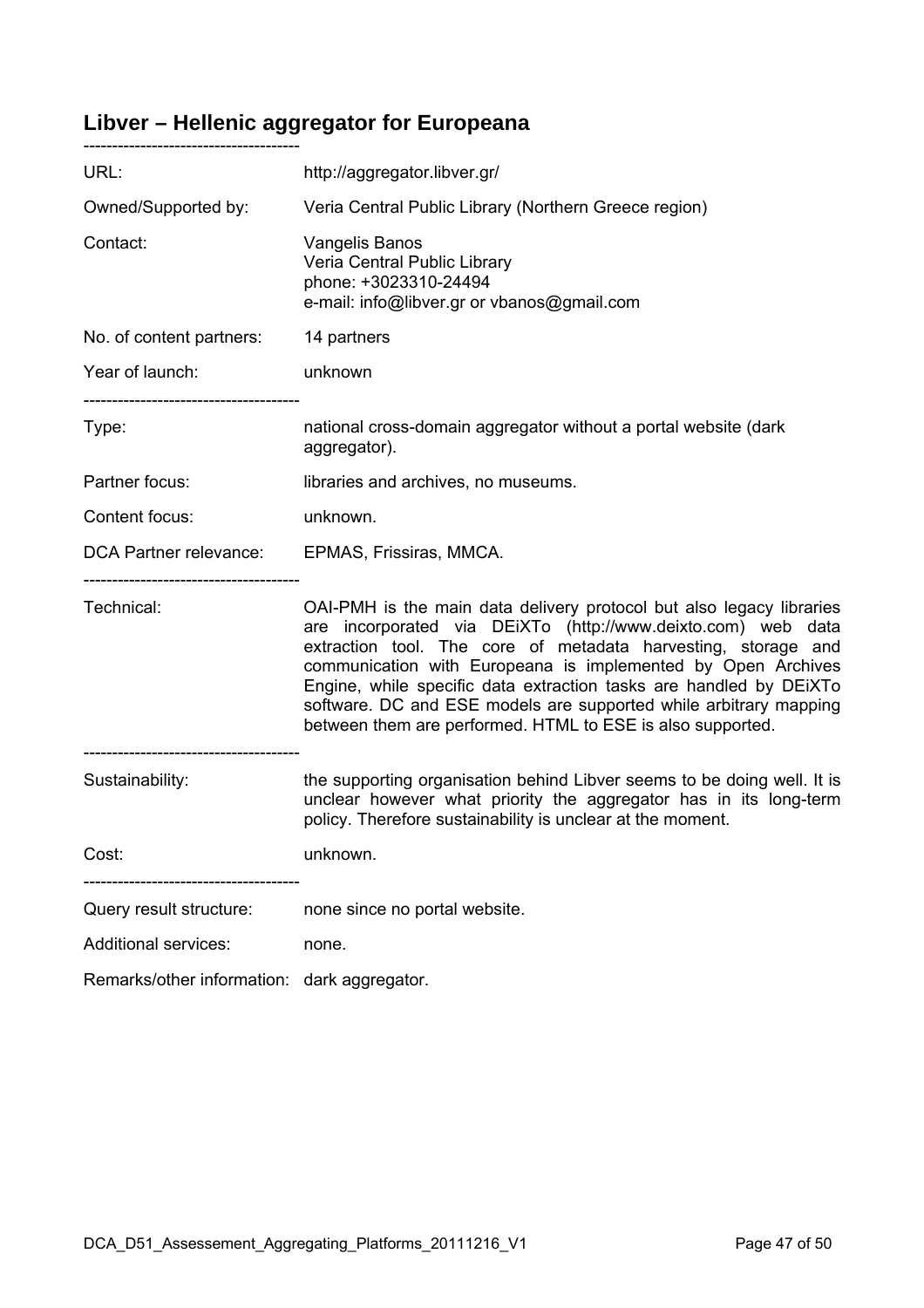### **Linked Heritage**

| URL:                                                                                  | http://www.linkedheritage.org/                                                                                                                                                                                  |
|---------------------------------------------------------------------------------------|-----------------------------------------------------------------------------------------------------------------------------------------------------------------------------------------------------------------|
| Owned/Supported by:                                                                   | temporary EU project funded under the ICT Policy Support Programme<br>(ICT PSP)                                                                                                                                 |
| Contact:                                                                              | Linked Heritage Project coordinator<br>Ministero per i Beni e le Attività Culturali<br>c/o ICCU<br>Viale Castro Pretorio 105<br>00185 Roma, Italia<br>phone: +39 06 49210427<br>e-mail: info@linkedheritage.org |
| No. of content partners:                                                              | at the time of writing +-40, sometimes also acting as aggregator thus<br>covering more single institutions                                                                                                      |
| Year of launch:                                                                       | project started in April 2011                                                                                                                                                                                   |
| Type:                                                                                 | cross-domain aggregator without a portal website (dark aggregator).                                                                                                                                             |
| Partner focus:                                                                        | majority of museums, but also content from ministries and responsible<br>government agencies, aggregators, leading research centres,<br>publishers and SMEs.                                                    |
| Content focus:                                                                        | not specific.                                                                                                                                                                                                   |
| DCA Partner relevance: all DCA content providers.<br>-------------------------------- |                                                                                                                                                                                                                 |
| Technical:<br>-------------------------------                                         | uses the MINT services (see below 'Aggregation).                                                                                                                                                                |
| Sustainability:                                                                       | the project started 1st of April 2011 and runs until September 2013.<br>Possible future sustainability is under discussion in the project<br>consortium.                                                        |
| Cost and agreement:                                                                   | no costs are involved. Partners need to sign a formal cooperation if<br>they are not already enlisted in the Linked Heritage DoW.                                                                               |
| Query result structure:                                                               | none since there is no portal website (dark aggregator).                                                                                                                                                        |
| <b>Additional services:</b>                                                           | none.                                                                                                                                                                                                           |
| Remarks/other information:                                                            | none.                                                                                                                                                                                                           |

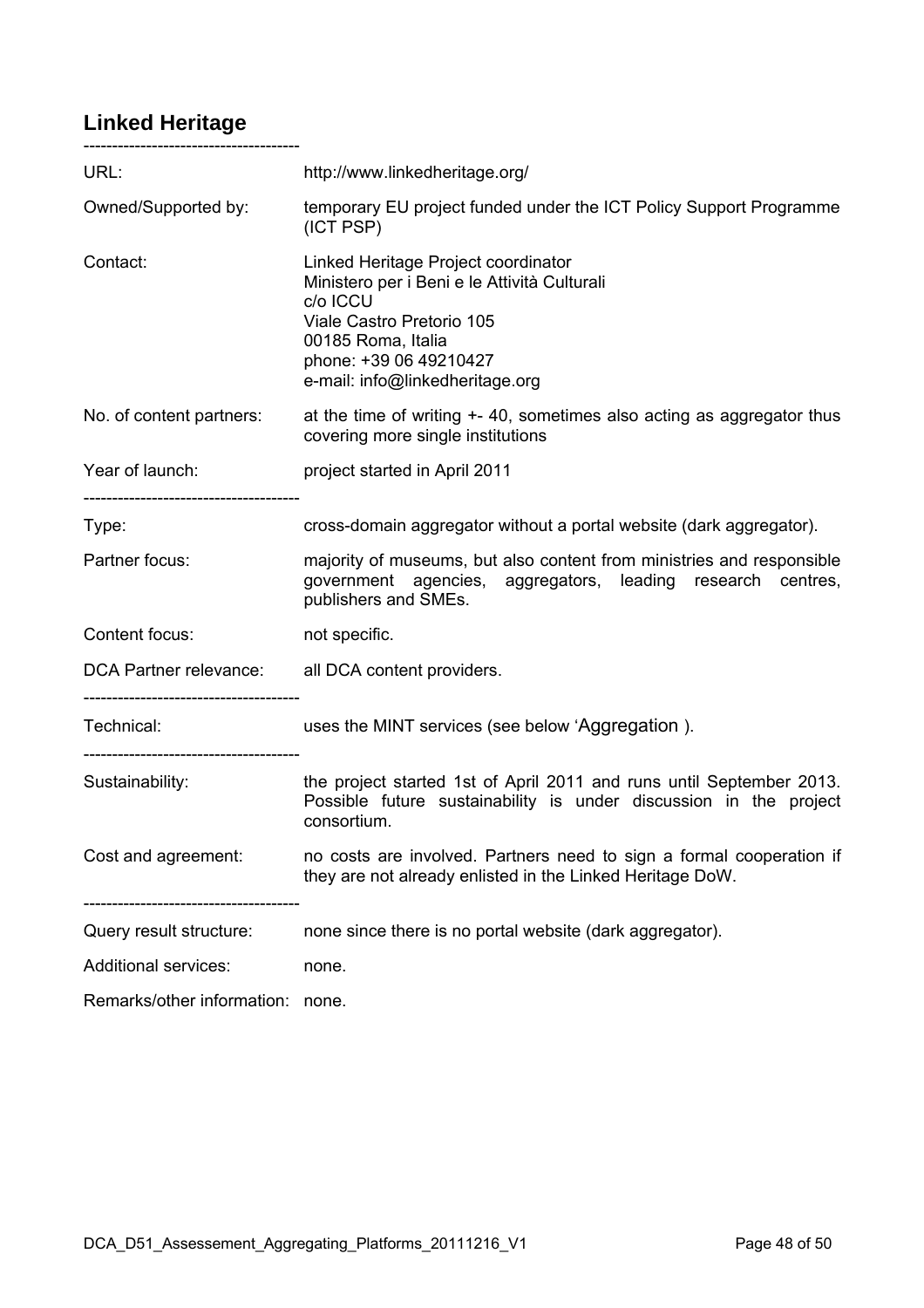# **Aggregation platform provided by NTUA for DCA**

| URL:                     | http://mint.image.ece.ntua.gr                                                                                                                                                                                                                                                                                                                                                                                                                                                                                                                                                                                                                                                                                                                                                                                                                                                                                                                                                                                                                                                                                                                                                                                                                                                                                                                                                                                                                                                                                                                                                                                                                                                                                                                                                                                                                                                                                                                                                                                                                                                                                                                               |
|--------------------------|-------------------------------------------------------------------------------------------------------------------------------------------------------------------------------------------------------------------------------------------------------------------------------------------------------------------------------------------------------------------------------------------------------------------------------------------------------------------------------------------------------------------------------------------------------------------------------------------------------------------------------------------------------------------------------------------------------------------------------------------------------------------------------------------------------------------------------------------------------------------------------------------------------------------------------------------------------------------------------------------------------------------------------------------------------------------------------------------------------------------------------------------------------------------------------------------------------------------------------------------------------------------------------------------------------------------------------------------------------------------------------------------------------------------------------------------------------------------------------------------------------------------------------------------------------------------------------------------------------------------------------------------------------------------------------------------------------------------------------------------------------------------------------------------------------------------------------------------------------------------------------------------------------------------------------------------------------------------------------------------------------------------------------------------------------------------------------------------------------------------------------------------------------------|
| Owned/Supported by:      | Image, Video and Multimedia Systems Laboratory, National Technical<br>University of Athens                                                                                                                                                                                                                                                                                                                                                                                                                                                                                                                                                                                                                                                                                                                                                                                                                                                                                                                                                                                                                                                                                                                                                                                                                                                                                                                                                                                                                                                                                                                                                                                                                                                                                                                                                                                                                                                                                                                                                                                                                                                                  |
| Contact:                 | Nasos Drosopoulos<br>Image, Video and Multimedia Systems Laboratory<br>School of Electrical and Computer Engineering<br>National Technical University of Athens<br>9 Iroon Polytechniou Street<br>157 73 Athens / Greece<br>phone: +30 210 7724350<br>e-mail: ndroso@image.ntua.gr                                                                                                                                                                                                                                                                                                                                                                                                                                                                                                                                                                                                                                                                                                                                                                                                                                                                                                                                                                                                                                                                                                                                                                                                                                                                                                                                                                                                                                                                                                                                                                                                                                                                                                                                                                                                                                                                          |
| No. of content partners: | Numerous content providers used or are currently using the platform.<br>More details on<br>http://mint.image.ece.ntua.gr/redmine/projects/mint/wiki/Projects                                                                                                                                                                                                                                                                                                                                                                                                                                                                                                                                                                                                                                                                                                                                                                                                                                                                                                                                                                                                                                                                                                                                                                                                                                                                                                                                                                                                                                                                                                                                                                                                                                                                                                                                                                                                                                                                                                                                                                                                |
| Year of launch:          | 2010                                                                                                                                                                                                                                                                                                                                                                                                                                                                                                                                                                                                                                                                                                                                                                                                                                                                                                                                                                                                                                                                                                                                                                                                                                                                                                                                                                                                                                                                                                                                                                                                                                                                                                                                                                                                                                                                                                                                                                                                                                                                                                                                                        |
| Technical:               | Registered organisations can upload (HTTP, FTP, OAI-PMH) their<br>metadata records in XML or CSV serialisation in order to manage,<br>aggregate and publish their collections. A reference metadata model<br>serves as the aggregation schema to which the ingested (standard or<br>proprietary) schemata are aligned to. Users can define their metadata<br>crosswalks with the help of a visual mappings editor for the XSL<br>language. Mapping is performed with simple drag-and-drop or input<br>operations that are then translated to the corresponding code. The<br>mappings editor visualizes both the input and target XSD, in an<br>intuitive interface that provides access and navigation of the structure<br>and data of the input schema, and the structure, documentation and<br>restrictions of the target one. It supports string manipulation functions<br>for input elements in order to perform 1-n and m-1 (with the option<br>between concatenation and element repetition) mappings between the<br>two models. Additionally, structural element mappings are allowed, as<br>well as constant or controlled value (target schema enumerations)<br>assignment, conditional mappings (with a complex condition editor)<br>and value mappings between input and target value lists. Mappings<br>can be applied to ingested records, edited, downloaded and shared as<br>templates between users of the platform. Preview interfaces present to<br>users the steps of the aggregation including the current input XML<br>record, the XSLT of their mappings, the transformed record in the<br>target schema, subsequent transformations from the target schema to<br>other models of interest (e.g., Europeana's metadata schema), and<br>available HTML renderings of each XML record. Users can transform<br>their selected collections using complete and validated mappings in<br>order to publish them in available target schemas for the required<br>aggregation and remediation steps. The platform has been deployed<br>for a variety of aggregation workflows corresponding to the whole or<br>parts of the back-end services. |